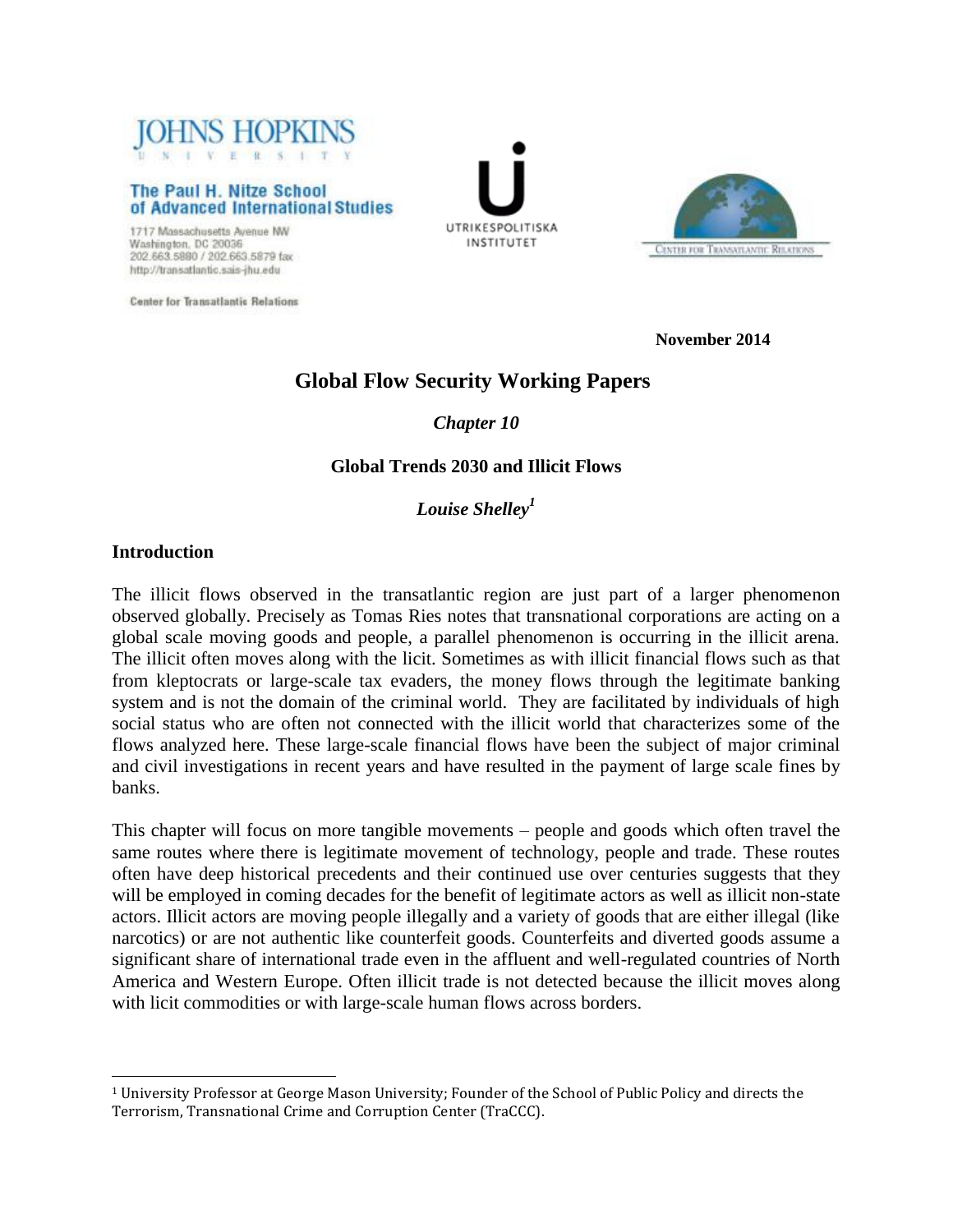

This chapter focuses on common forms of illicit trade – the narcotics trade, human smuggling and trafficking and the counterfeit trade. The first two are criminal activities that receive significant law enforcement attention in developed countries. But the massive trade in counterfeit is a less policed forms of criminal activity in both North America and Europe despite the harm that some of these counterfeits cause to public health and safety. As we look towards 2030, global megatrends will impact these illicit flows in a variety of ways.

## **Current Trends in Global Illicit Flows**

## *Why the growth in illicit flows?*

 $\overline{\phantom{0}}$ 

There are important drivers of these illicit flows and they are tied to very fundamental forces in the contemporary world such as growing incoming inequality across and within regions, the population bulge in many developing countries, climate change, the rise of regional conflicts in recent decades and the increasing competition that has accompanied globalization. The displacement that comes with climate change and conflict fuels the illicit movement of people. Europe has seen many desperate people try to arrive on its territory fleeing the conflicts in Afghanistan, Syria, and the upheavals accompanying the Arab Springs and the instability of regions south of North Africa. $2$  The United States is less close to some of the greatest conflicts but still has individuals seeking to enter to avoid the violence in Central America and drugdominated regions of Mexico.

Significant income disparities characterize the borders of Europe on the Mediterranean Sea with those on its southern shores having a fraction of the income of those on its northern borders. The countries on the southern rim of the Mediterranean are now characterized by high levels of disorder and receive migrants from even poorer countries to the south, such as from sub-Saharan Africa. The same can be said for the United States and Mexico. The northern part of Mexico has very high rates of violence, much higher than in the more affluent United States, and receives migrants trying to enter the United States from poorer countries to the south of Mexico, particularly Honduras, El Salvador and Guatemala.<sup>3</sup>

The economic disparities in many authoritarian states are particularly profound as officials of states are able to loot tens if not hundreds of millions of dollars or euros from their countries and transfer these assets into bank accounts and real estate in many desirable financial centers.<sup>4</sup> This enriches the financial centers of the developed world in North America and western Europe and drains the assets needed for development from the developing world.<sup>5</sup>

*1717 Massachusetts Avenue, NW, Suite 525, Washington DC 20036*

<sup>&</sup>lt;sup>2</sup> Global Initiative, "Smuggled Futures: The Dangerous Path of a Migrant from Africa to Europe," May 7, 2014, [http://www.globalinitiative.net/smuggled-futures/;](http://www.globalinitiative.net/smuggled-futures/) Phillip Connor, "Illegal immigration by boat: A dangerous, but common way of entering Europe, " April 30, 2014, http://www.pewresearch.org/fact-tank/2014/04/30/illegalimmigration-by-boat-a-dangerous-but-common-way-of-entering-europe/.

<sup>3</sup> By Daniel González and Bob Ortega, "Central American Immigrants on the Rise," September 23, 2013,

http://www.azcentral.com/news/politics/articles/20130923central-americanmigrantson-rise.html.

<sup>4</sup> Louise Shelley, "Money Laundering into Real Estate," in *Convergence: Illicit Networks and National Security in the Age of Globalization,* eds. Michael Miklaucic and Jacqueline Brewer (Center for Complex Operations, Institute for National Strategic Studies, National Defense University Press, Washington, DC, 2013), pp.131-46.

*Center for Transatlantic Relations* <sup>5</sup> See the website of Global Financial Integrity and its numerous reports on this topic, http://www.gfintegrity.org/.

*Johns Hopkins University – Paul H. Nitze School of Advanced International Studies*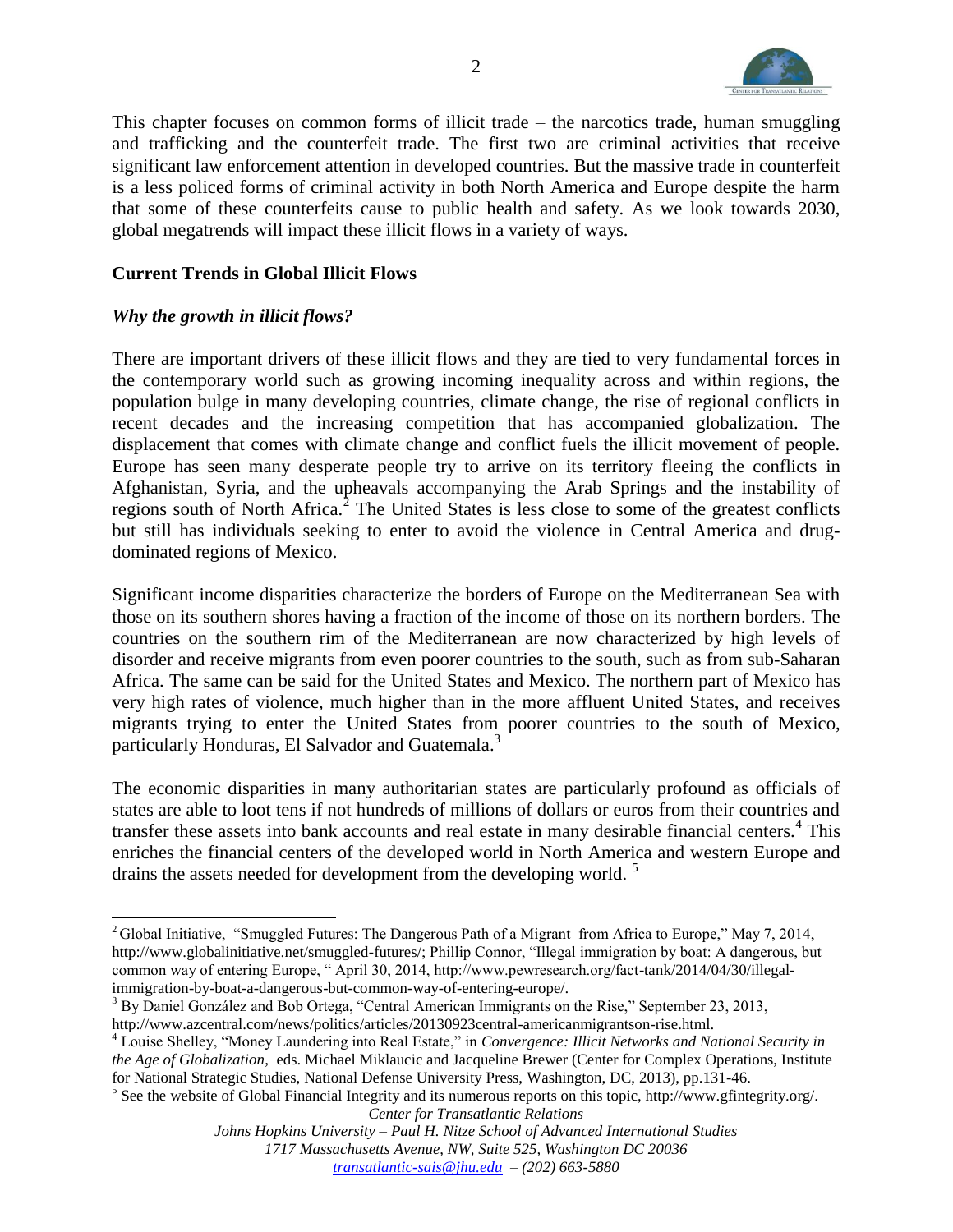

The desire to compete economically in a global market forces a brutal competition. As competition increases in the coming decades under population pressures and economic disruptions of climate change, the brutality of the workplace may be increased. Despite some consumer concern in both Europe and North America for ethical sourcing of products, there is precious little attention to the supply chains of imported goods or even those that are produced in the region.<sup>6</sup> The fire in Prato near Florence in Italy in which many illegal Chinese died is illustrative of the problem, that the high labor costs in the developed world have made it hard for some manufacturers to compete. Therefore, they employ individuals in dangerous conditions and pay sub-standard wages in order to manufacture goods at competitive prices.<sup>7</sup> This Chineseowned factory served as a supplier to Italian-based firms.

This problem of exploitative conditions of immigrants also exists in North America but in a slightly different form as so much of production has shifted offshore. Difficult and dangerous work conditions exist in some of the maquiladores, factories in Northern Mexico, and the same can be said for factories in Asia, as exemplified by the recent deaths in textile factories in Bangladesh that supply both European and North American markets.<sup>8</sup>

In both North America and western Europe, illegal migrants work in hazardous conditions particularly in the agricultural sector and in construction. Often housed in sub-standard conditions by those who control them, they are sometime subject to abuse and the spread of disease.<sup>9</sup> Many are injured or some even die in these unregulated or poorly regulated environments. There has been limited response by the legal system and regulators to these abuses and the failure to focus or finance regulation suggests that this problem will grow in the coming decades.

The conditions that have fueled illicit trade in the past decades will only compound the problem in the future. Those who perpetrate these crimes are major beneficiaries of globalization. At the same time that these groups are able to operate flexibly and innovatively to circumvent the regulations of the state, the financial crises of recent years in North America and Europe have reduced the capacity of states to address these illicit flows. Fewer personnel, reduced budgets and stovepiped bureaucracies have failed to counter the rise of these organizations. Therefore, illicit trade will be a significant financial, public health and political stability concern in the coming decades. The ever present supply of people to be smuggled and trafficked and the increased manufacturing capacity in the developing world means that there will be ample supplies of people and goods ready to be trafficked.

 $\overline{\phantom{0}}$ 

*Center for Transatlantic Relations*

*1717 Massachusetts Avenue, NW, Suite 525, Washington DC 20036*

 $6$  The organization, Verite, is trying to raise awareness and work with companies that seek to improve their supply chains, www.verite.org.<br><sup>7</sup> "Italy Prato fire kill seven in Chinese-owned factory," , December 1, 2013, <u>http://www.bbc.co.uk/news/world-</u>

[europe-25180500.](http://www.bbc.co.uk/news/world-europe-25180500)

<sup>8</sup> Ruma Paul and Serajul Quadir, "European and US Retailers Split on Bangladesh Reform Plan," March 14, 2013, http://www.reuters.com/article/2013/05/14/us-bangladesh-building-idUSBRE94C0BL20130514.

<sup>9</sup> John Bowe, *Nobodies: Modern American Slave Labor and the Dark Side of the New Global Economy* (New York: Random House, 2008); Nsenga Burton, "Illegal Immigrants Abused as Domestics," July 5, 2011

http://www.theroot.com/articles/culture/2011/07/illegal\_immigrants\_abused\_as\_domestics.html; "Migrant Smuggling," http://www.unodc.org/toc/en/crimes/migrant-smuggling.html.

*Johns Hopkins University – Paul H. Nitze School of Advanced International Studies*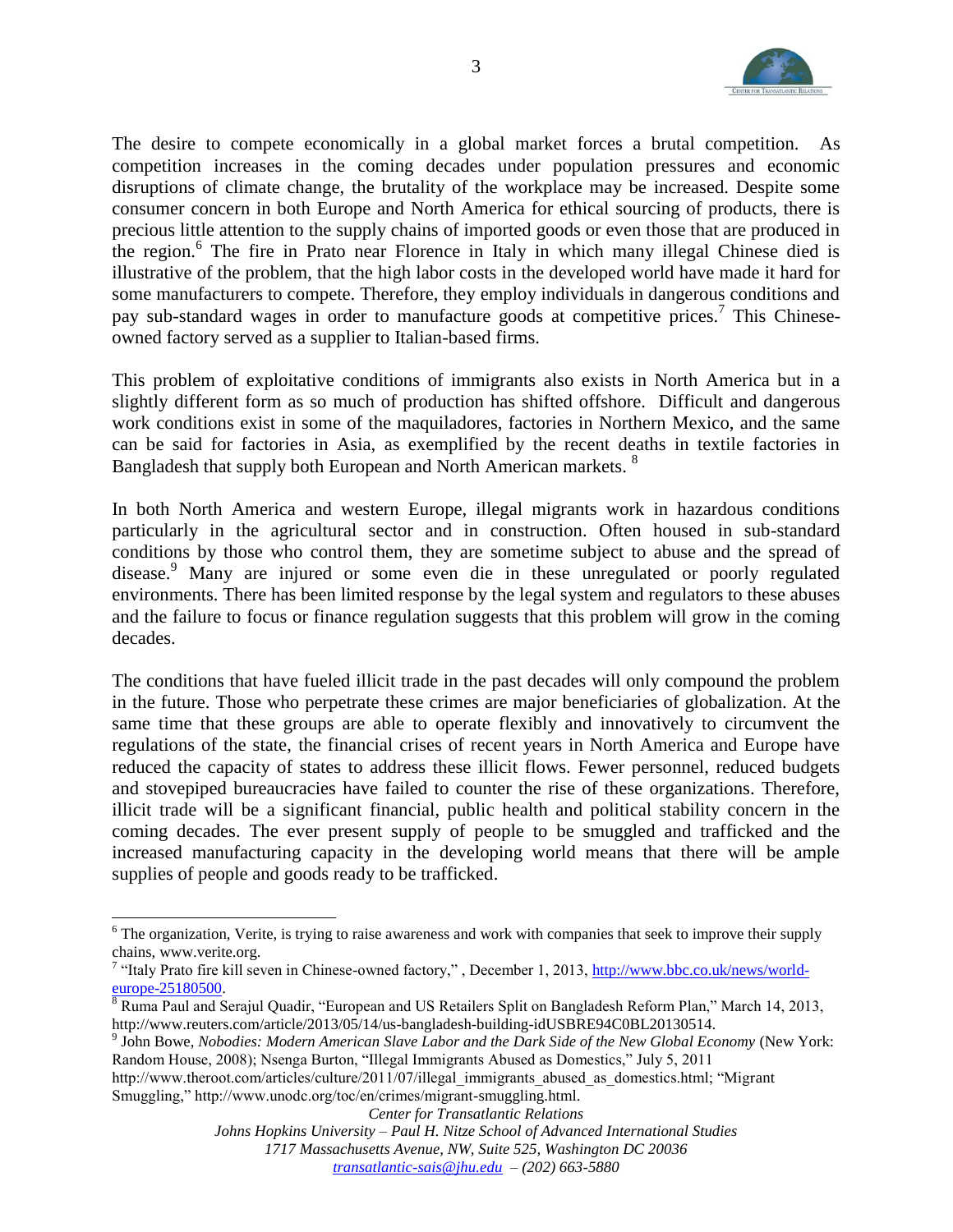

# *Significant Forms of Illicit Trade*

 $\overline{a}$ 

The different forms of illicit trade discussed here provoke very different policy responses by states. Counterfeiting, an increasingly pervasive and lucrative crime for the counterfeiters, is generally accorded relatively low priority by the state even though revenue losses in the United States and western Europe are increasing significant and thereby commanding more attention in this time of fiscal constraints. Therefore, it is anticipated that there will be further growth in this phenomenon by 2030.

Human smuggling and trafficking are much higher priorities not only because of the crime involved but because of the impact of these crimes on both American and western European society. It is not only the state that is responding but citizens, both from human rights and nationalist communities, that are demanding responses by the state. In both Europe and the United States, citizens have responded violently to migrants, some of them illegal migrants, and this trend may increase as evidenced by the backlash against migrants evident in the European parliamentary elections of May 2014<sup>10</sup> and the violence by diverse groups against illegal immigrants on the southern border of the United States that has been a problem for many years already.<sup>11</sup>

Both North American and Europe spend significant amount of their law enforcement responses addressing the international drug trade. It is in this area that there is the greatest transatlantic cooperation as governments and organizations such as Europol share information on international drug organizations and routes. These markets have stabilized or even declined in both North America and Europe and as there may be a trend to increased legalization in the coming decade in both regions, countering illicit drug flows may not be the primary priority of illicit trade as it has been.

The area of illicit financial flows has, until recently, been an area that commanded too little attention from both the U.S. government, individual European states and the EU. The problem is not just one of offshore locales but of money flowing into major international financial centers without due diligence by financial institutions. The absence of regulation of shell companies has just compounded the problem. Revelations from leaked financial records have shown the enormous volume of this activity, some of it in offshore branches of major financial institutions.<sup>12</sup> But the U.S. policies that have made some banks "too big to fail"  $^{13}$  and the penalties to institutions in both North America and Europe are "merely a cost of business," <sup>14</sup> suggesting that this phenomenon will not decline significantly in the coming decade but may increase.

*Center for Transatlantic Relations*

<sup>&</sup>lt;sup>10</sup> "Rise in Illegal Migration in 2014, "May 30, 2014, http://www.bbc.com/news/world-europe-27631192 11; Jesus A. Trevino, "Border Violence against Illegal Immigrants and the Need to Change the Border Patrol's Current Complaint Review Process," *Houston Journal of International Law*, vol.21, no.1, Fall 1998.

<sup>&</sup>lt;sup>12</sup> See<http://www.publicintegrity.org/news/Offshore-bank> for a discussion of this problem.

<sup>&</sup>lt;sup>13</sup> Emily Stephenson and Jonathan Spicer, U.S. banks enjoy 'too-big-to-fail' advantage: Fed study, March 25, 2014,

http://www.reuters.com/article/2014/03/25/us-usa-banks-systemic-idUSBREA2O19320140325.<br><sup>14</sup> Richard McGregor and Aaron Stanley, "Banks Pay Out us \$100 bn in fines," March 25, 2014,

http://www.ft.com/cms/s/0/802ae15c-9b50-11e3-946b-00144feab7de.html#axzz33Iajso7r.

*Johns Hopkins University – Paul H. Nitze School of Advanced International Studies*

*<sup>1717</sup> Massachusetts Avenue, NW, Suite 525, Washington DC 20036*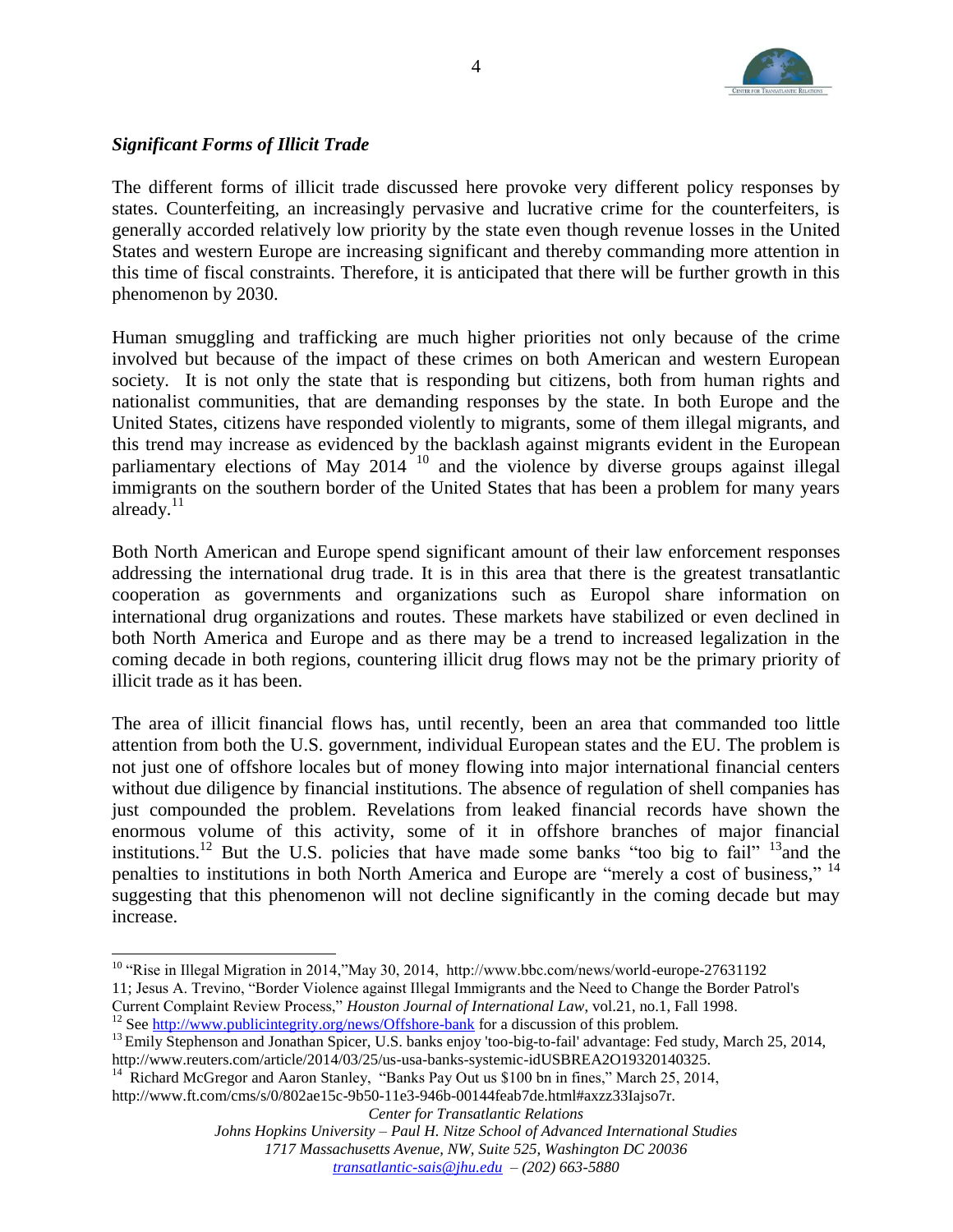

# *Counterfeits*

The highly regulated markets of Europe provide some controls on the entry of counterfeits. Europe, however, has a long and vulnerable coastline, historical trade routes that date back to the Ottoman Empire. Furthermore there are significant problems of corruption in the eastern part of Europe, especially along the historic Balkan route that links Europe with Turkey.<sup>15</sup> The conflicts in the former Yugoslavia and the extensive problems of organized crime in Italy, where criminal groups such as the Naples-based Camorra have significant controls over major ports, $16$  contribute greatly to the growth of illicit trade. Their influence over illicit trade should continue in the coming decades as little has been done by the Italian state to counter their growth.

The sheer volume of trade, such as arrives at the port of Rotterdam in the Netherlands, limits the ability to ensure quality control at the entry points to Europe.<sup>17</sup> Therefore, imports of counterfeits are growing in frequency. In "2008, the European Customs Union detected over 3,200 attempts to import bogus drugs, involving almost 9 million items, over half of which originated in India $^{18}$ 

The prime criminal actors in the European counterfeit trade are the Camorra, who may earn "more than 10 percent of its roughly \$25 billion annual profit through the sale of counterfeit and pirated goods––such as luxury clothing, power tools, CDs, DVDs, and software."<sup>19</sup> They are also active in the trade in counterfeit pharmaceuticals. As a less traditional crime group than the Sicilian-based mafia they also cooperate with terrorists. A recent parliamentary investigation in Italy has raised serious concerns as to the extent and diverse costs of their significant role in importing and disseminating counterfeits.<sup>20</sup> Italian governmental corruption is a key component in their ability to operate on such a large scale. $^{21}$ 

Two conflict regions in Europe have been at the center of the trade of counterfeit DVDs–– Northern Ireland and Bosnia-Herzegovina.<sup>22</sup> The production and sale of counterfeits benefited

l <sup>15</sup> Aida Hozic, "Between the Cracks: Balkan Cigarette Smuggling," *Problems of Post-Communism* 51, no. 3 (2004), pp. 35–44 discussed the corruption that facilitates this trade.

<sup>16</sup> Tom Behan, *The Camorra: Political Criminality in Italy* (Routledge, New York, 1996); Roberto Saviano, *Gomorrah* (Farrar, Straus, and Giroux, 2007).

<sup>17</sup> UNODC, *Globalization of Crime: Transnational Organized Crime Threat Assessment,* pp. 177, 179, see map of European seizures.

<sup>18</sup> Ibid., p. 184.

<sup>19</sup> Daniel L. Glaser, *Combating International Organized Crime: Evaluating Current Authorities, Tools, and Resources*, 2011, p. 3, http://www.treasury.gov/press-center/press-releases/Pages/tg1346.aspx.

 $^{20}$  Discussion at a WAITO board meeting in Geneva, Switzerland, February 2012 with a member of the UNICRI staff that did research on this topic that was discussed in the Italian parliament. See research of UNICRI [http://counterfeiting.unicri.it/,](http://counterfeiting.unicri.it/) accessed December 26, 2012.

<sup>21</sup> Donatella della Porta, *Lo Scambio Occulto Casi di corruzione politica in Italia* (Bologna: Società Editrice Il Mulino, 1992); *Mafia e Potere (*l'Unità, Rome, 1993) discusses governmental corruption; UNODC, *Globalization of Crime: Transnational Organized Crime Threat Assessment,* p. 180.

 $22^{22}$  BCC, "Border Raid on Fake CD Plant," BBC News, December 17, 2000,

[http://news.bbc.co.uk/2/hi/uk\\_news/northern\\_ireland/1074672.stm,](http://news.bbc.co.uk/2/hi/uk_news/northern_ireland/1074672.stm) accessed December 26, 2012; Susan Watts, "Counterfeit CDs Threaten the Record Industry: Northern Ireland Terror Groups Believed to Be Involved in Importing Discs from China and Eastern Europe," The Independent, August 8, 1994,

*Center for Transatlantic Relations*

*Johns Hopkins University – Paul H. Nitze School of Advanced International Studies*

*<sup>1717</sup> Massachusetts Avenue, NW, Suite 525, Washington DC 20036*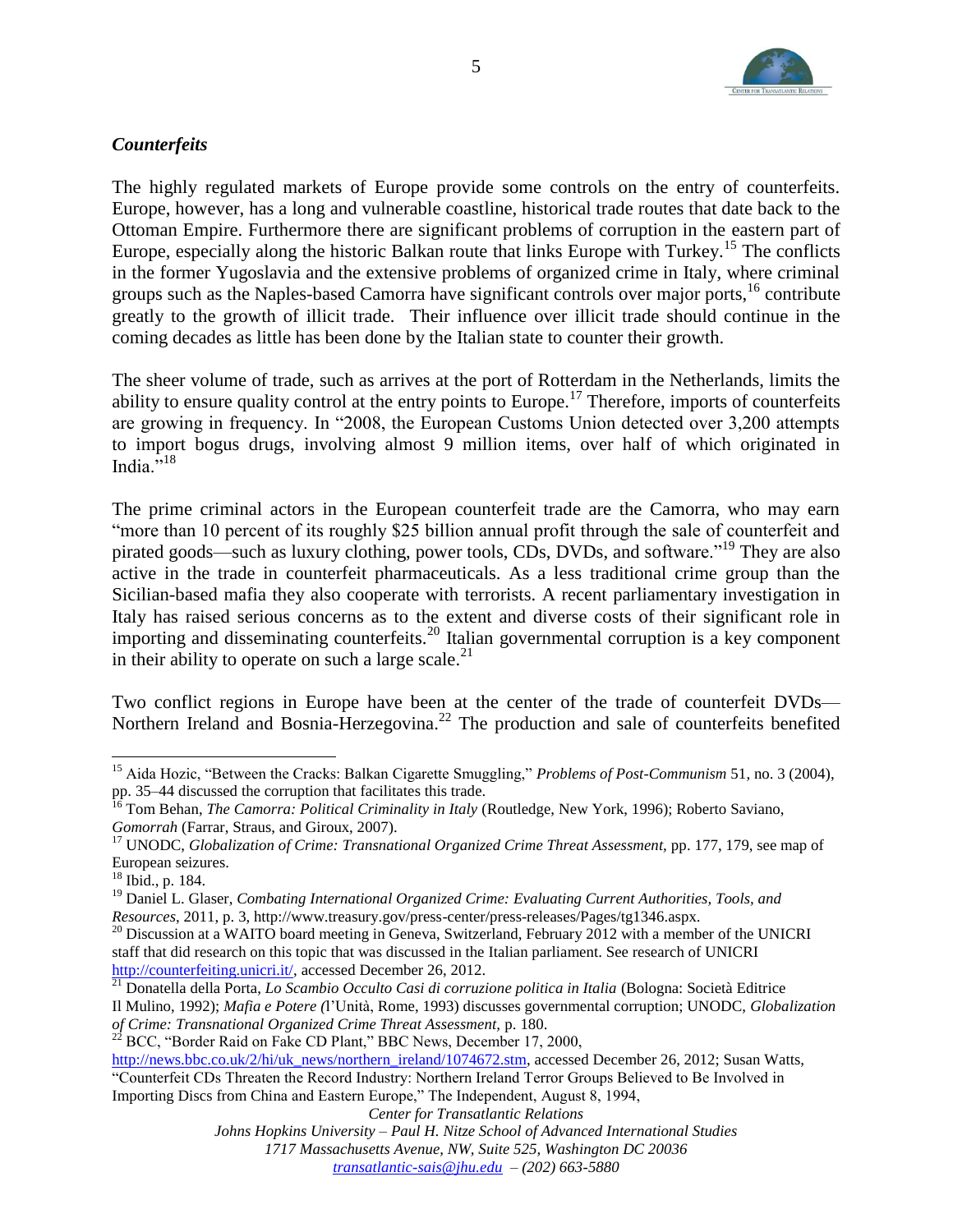

both republican and loyalist paramilitary factions during the conflicts in Northern Ireland. During the Balkan conflicts of the 1990s the Arizona market in Brcko in Bosnia-Herzegovina was a major provider of counterfeit DVDs and other commodities. Behind this market were a diverse variety of criminals, terrorists and insurgents benefiting greatly from the sale of these products to the peacekeepers. In this way, those sent into stabilize the situation were providing operating funds to those who were intentionally destabilizing the political environment.<sup>23</sup>

These problems persist. Data on the consumption of counterfeit cigarettes indicate that an estimated 49% of cigarettes consumed in Bosnia-Herzegovina are illegal, amongst the highest recorded level in the world.<sup>24</sup> The war years and massive illicit trade that occurred have established a large and permanent second economy that shows no sign of abating.

The counterfeiting of DVDs, software and other multimedia is rampant in Russia. This is the type of organized crime that post-Soviet organized crime excels at, because of the many technically sophisticated criminals within their ranks. But in the North Caucasus, a highly corrupt region where both terrorists and criminals operate, there is the involvement of both groups in the DVD trade. A decade ago, according to Interpol, Russian law enforcement officials disrupted the operation of a Chechen-run counterfeit CD manufacturing plant. The Russian security service estimated that the criminal organization earned \$500,000-700,000 and sent some of the funds to Chechen rebels.<sup>25</sup> This is an example of the indirect involvement of terrorist groups receiving funds from criminals who are directly engaged in this activity.

More recently, Russian researchers in Stavropol in the North Caucasus have observed the continued involvement of both terrorist and criminal groups in counterfeiting in the highly unstable region of the North Caucasus. Analysis of many court cases in the region reveal that illicit trade benefit terrorists, as well as criminal groups, as in the case of the Chechen DVD factory.<sup>26</sup> But the sampling of cases may be skewed, because of the widespread corruption and the complicity of government officials in this trade. They may only be ready to act against counterfeiting when there is a terrorist component.

The illicit counterfeit trade in the United States combines the theft of intellectual property from the United States, as well as the importation of counterfeits produced largely in Asia. Intellectual Property stolen in the United States will be counterfeited both in the United States and abroad, and will be marketed both domestically and internationally. The recent report of the state Attorney General for California on the future of crime, focusing much on high technology crime,

 $\overline{a}$ 

*Center for Transatlantic Relations Johns Hopkins University – Paul H. Nitze School of Advanced International Studies 1717 Massachusetts Avenue, NW, Suite 525, Washington DC 20036 [transatlantic-sais@jhu.edu](mailto:transatlantic-sais@jhu.edu) – (202) 663-5880*

[http://www.independent.co.uk/news/uk/counterfeit-cds-threaten-the-record-industry-northern-ireland-terror-groups](http://www.independent.co.uk/news/uk/counterfeit-cds-threaten-the-record-industry-northern-ireland-terror-groups-believed-to-be-involved-in-importing-discs-from-china-and-eastern-europe-1382140.html)[believed-to-be-involved-in-importing-discs-from-china-and-eastern-europe-1382140.html,](http://www.independent.co.uk/news/uk/counterfeit-cds-threaten-the-record-industry-northern-ireland-terror-groups-believed-to-be-involved-in-importing-discs-from-china-and-eastern-europe-1382140.html) accessed December 26, 2012; Peter Andreas, "Symbiosis Between Police Operations and Illicit Business in Bosnia," *International Peacekeeping,* 16, no. 1 (2009), pp. 233–246.

<sup>&</sup>lt;sup>23</sup>Andreas, op. cit.

<sup>&</sup>lt;sup>24</sup> Melzer provides international data on the percentage consumption of illicit tobacco in many countries based on Euromonitor data. A caveat needs to be applied to this data as there is no clarity on the methodology used by Euromonitor to assess illicit trade penetration. Recent analyses by the cigarette industry, according to an interview with an industry expert on illicit trade, identify Brunei as presently the largest market for illicit cigarette trade.  $25$  Noble, op. cit.

<sup>&</sup>lt;sup>26</sup> Discussions with Tatiana Pinkevich of the Stavropol Center on organized crime, see their website. [http://cspkitraccc.skforussia.ru,](http://cspkitraccc.skforussia.ru/) accessed August 18, 2012.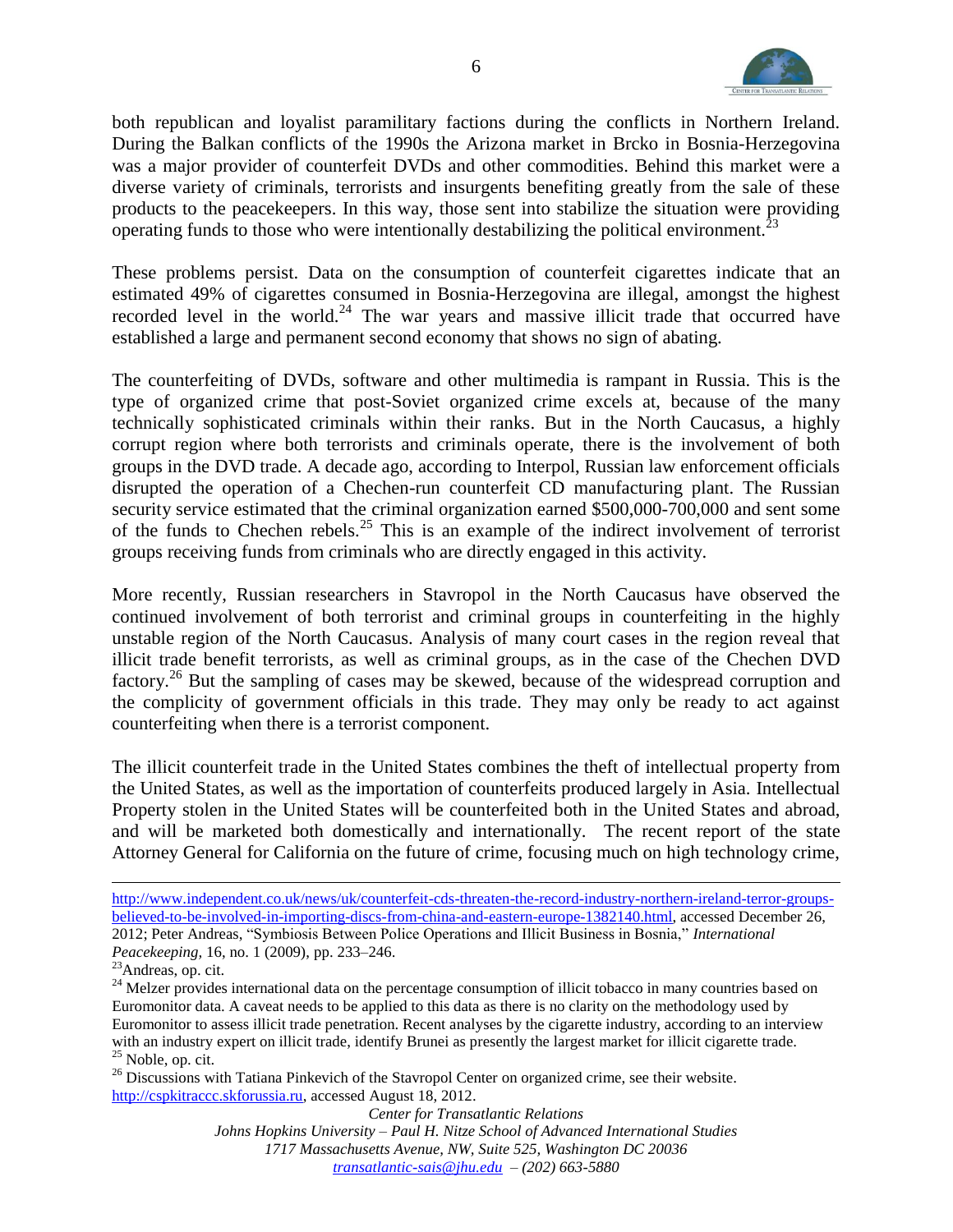

as well as charging of Chinese computer criminals for targeting American innovation housed on computers are both indicative of the crimes in the coming decade.<sup>27</sup> Despite the regulation and enforcement capacity in the United States, it has proven increasingly difficult to control the trade in counterfeit clothing, pharmaceuticals purchased through the Internet,<sup>28</sup> and the illicit sales of counterfeit DVDs and software in large metropolitan areas. Counterfeit and diverted cigarettes are an additional concern, particularly in states with high tax rates on cigarettes.<sup>29</sup> Illustrative of this is the case of New York, with the highest tax rates per pack, where 60% of cigarettes sold are smuggled. $30$ 

There are several important locales in the United States where theft of Intellectual Property is a particular concern. The theft of Intellectual Property related to software and technology is a particular concern on the west coast, particularly in Silicon Valley and Seattle areas.<sup>31</sup> Most of the pirated movies that are disseminated worldwide on DVDs originate from California, as does music from the Latin recording industry that is disseminated through counterfeit CDs.<sup>32</sup> Key parts of the American recording industry whose artists' recordings are subject to counterfeiting are based in New York City. In Los Angeles, Russian Organized Crime, Eurasian Organized Crime, Asian Organized Crime, Latin American and Lebanese Organized Crime groups as well as criminal gangs have been identified as benefiting from intellectual property crimes.<sup>33</sup> Counterfeits have been identified in what should be the most secure of supply chains. The US military has identified 1800 cases of counterfeit parts entering into US military combat hardware<sup>34</sup>

Only a small share of counterfeits is intercepted in the United States because this is not a law enforcement priority. New York City, a major port of entry for the United States, faces significant imports of counterfeits, apart from its local production. Law enforcement in New

l

*Center for Transatlantic Relations*

<sup>&</sup>lt;sup>27</sup> California Attorney General, "Gangs Beyond Borders, California and the Fight Against Transnational Crime," March 2014[, http://oag.ca.gov/transnational-organized-crime;](http://oag.ca.gov/transnational-organized-crime) Michael S. Schmidt and David E. Sanger, "5 in China Army Face U.S. Charges of Cyberattacks," May 19, 2014, http://www.nytimes.com/2014/05/20/us/us-tocharge-chinese-workers-with-cyberspying.html

<sup>&</sup>lt;sup>28</sup> Damon McCoy et. al., "PharmaLeaks: Understanding the Business of Online Pharmaceutical Affiliate Programs," august 2012, https://www.usenix.org/conference/usenixsecurity12/technical-sessions/presentation/mccoy.

<sup>&</sup>lt;sup>29</sup> Diverted cigarettes are untaxed cigarettes that enter into the black market, see U.S. Department of Justice, *The Bureau of Alcohol. Tobacco, Firearms and Explosives Efforts to Prevent the Diversion of Tobacco* (DOJ: Washington, DC, September 2009), p. 92.

 $\frac{30}{30}$  Aaron Smith, "60% of cigarettes sold in New York are smuggled: report," January 10, 2013,

[http://money.cnn.com/2013/01/10/news/companies/cigarette-tax-new-york/index.html,](http://money.cnn.com/2013/01/10/news/companies/cigarette-tax-new-york/index.html) accessed August 17, 2013. <sup>31</sup> California Attorney General, "Gangs Beyond Borders, California and the Fight Against Transnational Crime," March 2014, [http://oag.ca.gov/transnational-organized-crime.](http://oag.ca.gov/transnational-organized-crime)

 $32$  Stedman, op. cit., p. 7.

<sup>33</sup> Ibid., p. 7; National Gang Intelligence Center, National Gang Threat Assessment: Emerging Trends, 2011, 43, <http://www.fbi.gov/stats-services/publications/2011-national-gang-threat-assessment>*, accessed December 26, 2012.* <sup>34</sup> Merrill Goozner, "U.S. Military Equipment Built with Counterfeit Parts," The Fiscal Times, May 22, 2012, [http://www.thefiscaltimes.com/Articles/2012/05/22/US-Military-Equipment-Built-with-Counterfeit-](http://www.thefiscaltimes.com/Articles/2012/05/22/US-Military-Equipment-Built-with-Counterfeit-Parts.aspx#page1)[Parts.aspx#page1,](http://www.thefiscaltimes.com/Articles/2012/05/22/US-Military-Equipment-Built-with-Counterfeit-Parts.aspx#page1) accessed December 24, 2012.

*Johns Hopkins University – Paul H. Nitze School of Advanced International Studies 1717 Massachusetts Avenue, NW, Suite 525, Washington DC 20036 [transatlantic-sais@jhu.edu](mailto:transatlantic-sais@jhu.edu) – (202) 663-5880*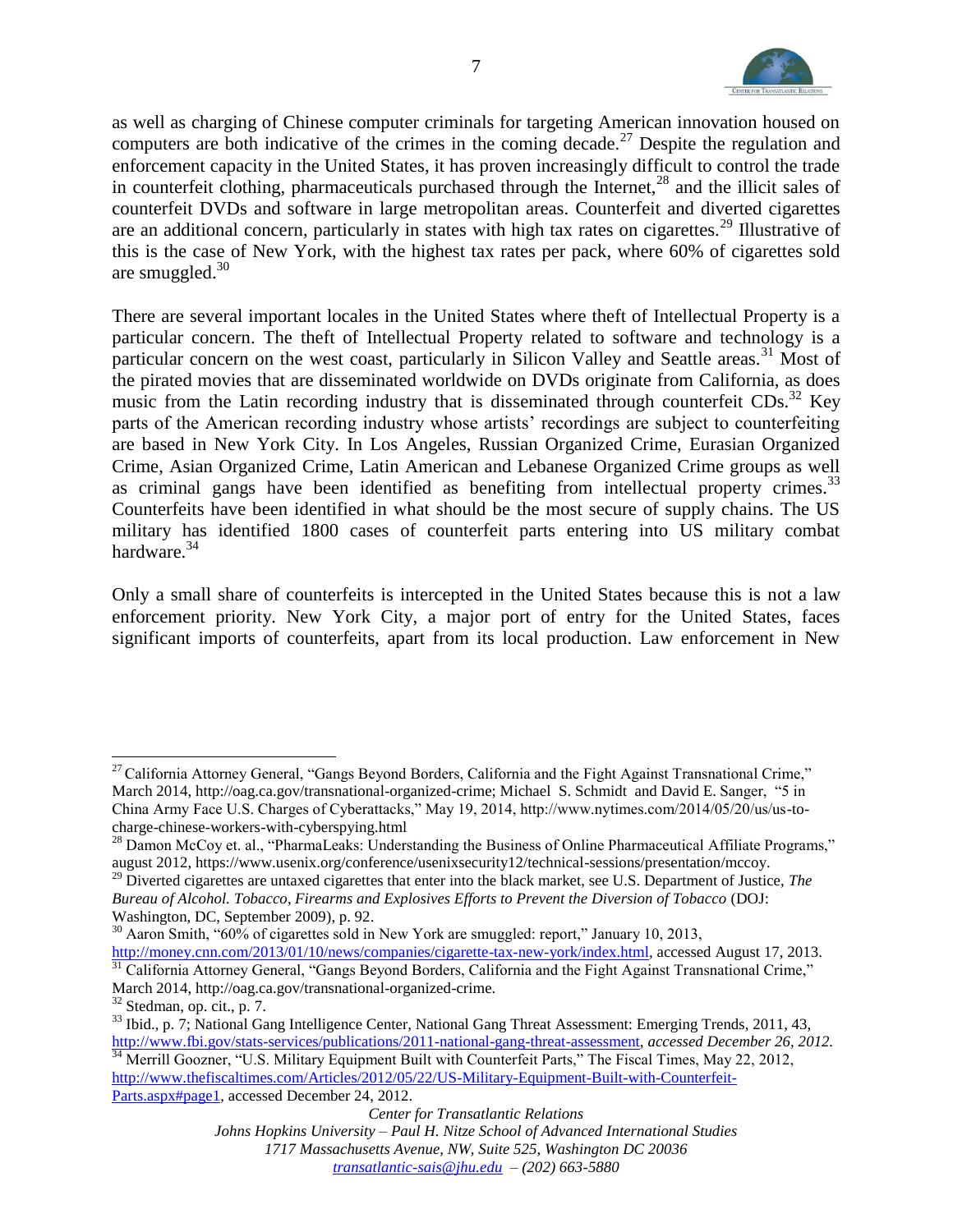

York estimated that they confiscated only 2.5 million of the 19.5 illicit sound recordings destined for the streets of New York, or approximately three illegal CDs per capita.<sup>35</sup>

As a member of the Los Angeles' Sheriff Office for countering Intellectual Property crime admitted in Congressional testimony, IPR (Intellectual Property Rights) crime is attractive to gang members, because of the high profit and minimal jail sentences." In the parlance of one suspect, 'It's better than the dope business, no one's going to prison for DVDs."<sup>36</sup>

The supply chains for the counterfeits connect countries of production in Asia with countries of demand in North America or Europe. The illicit counterfeit trade does not at present extensively to link the transatlantic region. This may increase in the future as some recent cases may be harbingers of future trends. For example, the largest case of illicit cigarettes in the United States involved the Real IRA that was marketing these illegally imported cigarettes from Panama to Europe.<sup>37</sup> The significant divergence in price between pharmaceuticals in the United States and Western Europe may lead to the illicit trade in diverted pharmaceuticals from Europe into American markets.

## *Human smuggling and trafficking*

l

Human trafficking and smuggling into Europe have grown since the 1980s. Emigrants are attracted by generous welfare support and perceived economic advantages, as well as the demand in Western Europe for "three-d" workers – those willing to take dirty, dangerous, and/or degrading jobs that national citizens are unwilling to do. The increase can also be attributed to a number of converging global factors in the past few decades: economic crises in Asia; the conflicts in Iraq, Afghanistan, and Pakistan; and poverty in the global south have all encouraged emigration. Finally, options for legal entry to Europe are limited. In 2011, Europe accepted approximately 1.7 million legal migrants — a small percentage of those seeking entry — from outside the European Union.<sup>38</sup> Meanwhile, Frontex detected 141,000 illegal border crossings during the same year.<sup>39</sup> In 2008 an estimated 1.9 to 3.8 million unauthorized migrants resided in the European Union.<sup>40</sup> Given the numbers of people who wish to travel to the European Union, it

purl.access.gpo.gov/GPO/LPS66671, accessed December 26, 2012.

<sup>38</sup>Eurostat, "Migration and Migrant Population Statistics,"

[http://epp.eurostat.ec.europa.eu/statistics\\_explained/index.php/Migration\\_and\\_migrant\\_population\\_statistics;](http://epp.eurostat.ec.europa.eu/statistics_explained/index.php/Migration_and_migrant_population_statistics) Kristiina Kangaspunta, "Mapping the Inhuman Trade: Preliminary Findings of the Human Trafficking Database," *Forum on Crime and Society* 3, no. 1 (2003): p. 81, [www.unodc.org/pdf/crime/forum/forum3\\_note1.pdf.](http://www.unodc.org/pdf/crime/forum/forum3_note1.pdf) <sup>39</sup> Frontex, *Annual Risk Analysis 2012* (Frontex, Warsaw, 2012),

<sup>&</sup>lt;sup>35</sup> City of New York, Office of the Comptroller, "Bootleg Billions: The Impact of the Counterfeit Goods Trade on New York City," 2004, 12, [www.comptroller.nyc.gov/bureaus/bud/.../Bootleg-Billions.pdf](http://www.comptroller.nyc.gov/bureaus/bud/.../Bootleg-Billions.pdf)*, accessed December 24, 2012.*

<sup>36</sup> U.S. Senate Committee on Homeland and Security and Governmental Affairs, *Counterfeit Goods: Easy Cash for Criminals and Terrorists* (Testimony by John C. Stedman, 109<sup>th</sup> Cong, 1<sup>st</sup> sess, May 28, 2005,

<sup>&</sup>lt;sup>37</sup> Paul Thompon, "US Businessman" funded Real IRA soldiers killing smuugling cigarettesh into Ireland," March 12, 2009, http://www.dailymail.co.uk/news/article-1161530/U-S-businessman-funded-Real-IRA-soldier-killerssmuggling-cigarettes-Ireland.html.

http://frontex.europa.eu/assets/Attachment\_Featured/Annual\_Risk\_Analysis\_2012.pdf.

<sup>40</sup> Clandestino Project, *Policy Brief: Size and Development of Irregular Migration to the EU* (Athens: Hellenic Foundation for European and Foreign Policy, 2009): 4[, http://irregular-](http://irregular-migration.net/typo3_upload/groups/31/4.Background_Information/4.2.Policy_Briefs_EN/ComparativePolicyBrief_SizeOfIrregularMigration_Clandestino_Nov09_2.pdf)

*Center for Transatlantic Relations Johns Hopkins University – Paul H. Nitze School of Advanced International Studies 1717 Massachusetts Avenue, NW, Suite 525, Washington DC 20036 [transatlantic-sais@jhu.edu](mailto:transatlantic-sais@jhu.edu) – (202) 663-5880*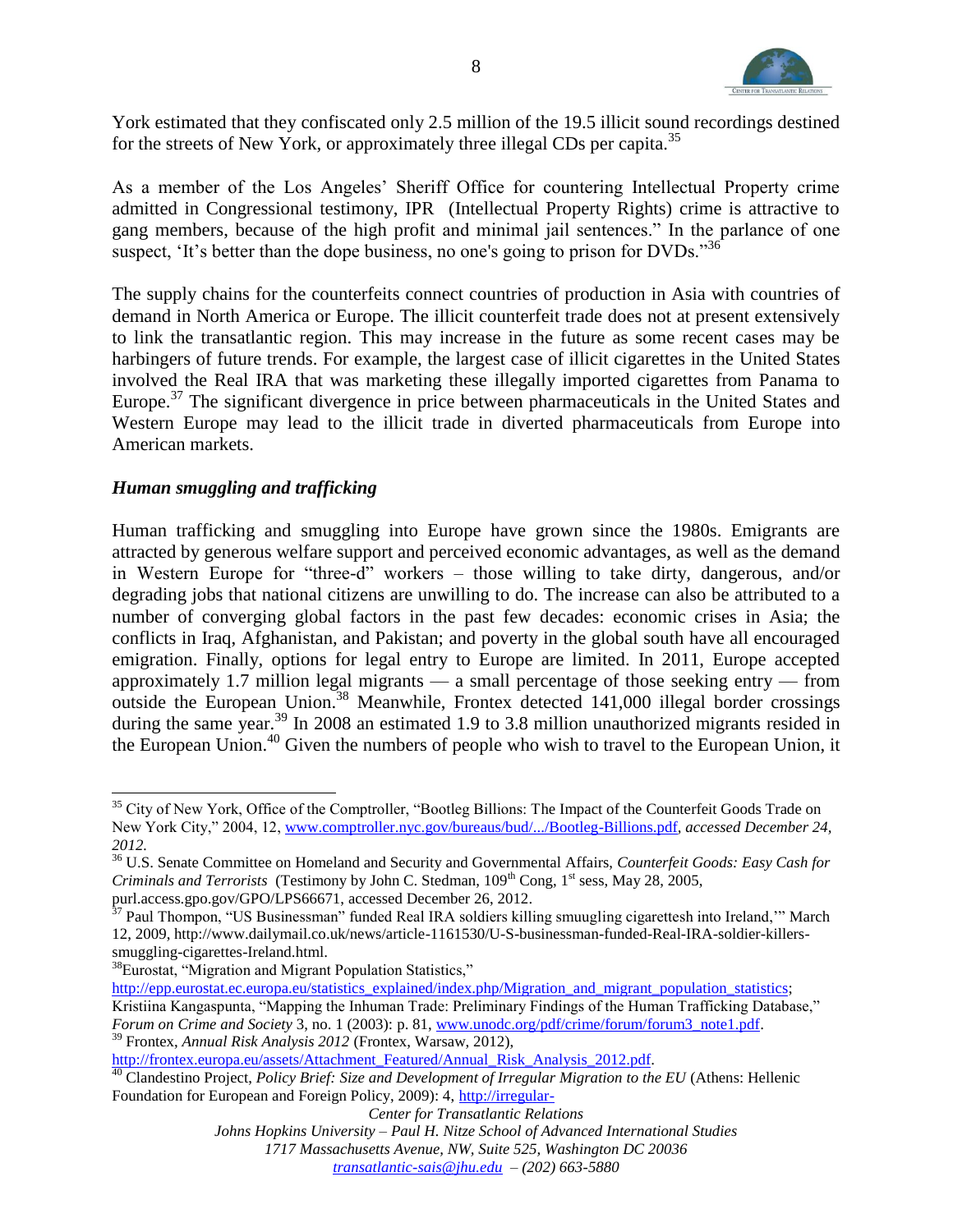

is no surprise that the problem of human smuggling has grown relative to that of human trafficking.<sup>41</sup> The European Statistical agency in 2013 reported that there was an 18% growth in identified victims between 2008 and 2011 although the number represents just a small fraction of the problem.<sup>42</sup> The problem is growing in Europe in 2014 as a result of the conflicts in Africa, Syria and other regions of the world, placing particular pressure on the states of Southern Europe such as Spain and Italy. $43$ 

Human smuggling and trafficking are not evenly distributed across Europe. According to the United Nations, five countries of western Europe — Belgium,<sup>44</sup> Germany, Greece, Italy, and the Netherlands — have recorded the highest number of trafficking victims. These same countries are also principal destinations for individuals who enlist the services of human smugglers.<sup>45</sup> The next-largest hubs of human trafficking are Austria, Denmark, France, Spain, and Switzerland.<sup>46</sup> Greece and Spain are not only recipient countries for unauthorized migrants but also have been exploited by transnational smuggling organizations because of their key geographic locations on the periphery of Europe.<sup>47</sup> These destination countries are among the most affluent and populous countries in Europe. They also have large sex markets, either due to domestic demand or tourism industries (such as in the south of Spain).<sup>48</sup> Moreover, many have large immigrant populations, ports, and extensive coastlines that facilitate the entry of both trafficking victims and smuggled migrants.

The trafficking landscape within the European Union is diverse (as it is in other developed countries). While most of the attention has been focused on sex trafficking of women from eastern Europe, the former Soviet Union (particularly after the fall of the Berlin Wall), and Africa, victims come from all regions of the world. UNODC reports a greater variety in the national origins of human-trafficking victims in Europe than in any other part of the world.<sup>49</sup>

l migration.net//typo3\_upload/groups/31/4.Background\_Information/4.2.Policy\_Briefs\_EN/ComparativePolicyBrief [SizeOfIrregularMigration\\_Clandestino\\_Nov09\\_2.pdf.](http://irregular-migration.net/typo3_upload/groups/31/4.Background_Information/4.2.Policy_Briefs_EN/ComparativePolicyBrief_SizeOfIrregularMigration_Clandestino_Nov09_2.pdf)

<sup>41</sup> John Salt and Jennifer Hogarth, *Migrant Trafficking and Human Smuggling in Europe: A Review of the Evidence* (International Organization for Migration, Geneva, 2000), chapter 8.

 $42$  Eurostate, "Trafficking in Human Beings, 2013, http://ec.europa.eu/anti-

trafficking/download.action?nodePath=%2FPublications%2FTrafficking+in+Human+beings+-+DGHome-Eurostat\_EN.pdf&fileName=Trafficking+in+Human+beings+-+DGHome-Eurostat\_EN.pdf&fileType=pdf <sup>43</sup> "Rise in Illegal Migration into European Union."

<sup>44</sup> Stef Janssens, Patricia Le Cocq, and Koen Dewulf, *La Traite et Le Trafic des être\$ humain\$: Lutter avec des personnes*. *Et des ressources Rapport Annuel 2008* (Centre pour l'égalité des chances et la lutte contre racisme, Brussels, 2009).

<sup>45</sup> Khalid Koser, "Why Migrant Smuggling Pays," *International Migration* 46, no. 2 (2008): pp. 3–26; Gao Yun and Véronique Poisson, "Le trafic et l'exploitation des immigrants chinois en France," (Organisation International du Travail, Geneva, 2005): pp. 70–2, [www.ilo.org/sapfl/Informationresources/ILOPublications/WCMS\\_082332/lang--](http://www.ilo.org/sapfl/Informationresources/ILOPublications/WCMS_082332/lang--fr/index.htm)  $\frac{\text{fr/index.htm}}{46 \text{tmn}}$ .

<sup>46</sup> UNODC, *Trafficking in Persons: Global Patterns* (UNODC, Vienna, 2006): 92, [www.unodc.org/pdf/traffickinginpersons\\_report\\_2006-04.pdf](http://www.unodc.org/pdf/traffickinginpersons_report_2006-04.pdf)*.*

<sup>47</sup> Akis Kalaitzidis, "Human Smuggling and Trafficking in the Balkans: Is It Fortress Europe?" *Journal of the Institute of Justice and International Studies* 5 (2005): pp. 3-4.

<sup>&</sup>lt;sup>48</sup> Alejandro Gómez-Céspedes and Per Stangeland, "Spain: The Flourishing Illegal Drug Haven in Europe" in *Organised Crime in Europe,* eds. Cyrille Fijnaut and Letizia Paoli (Springer, Dordrecht, 2004), pp. 402-404. [http://link.springer.com/chapter/10.1007/978-1-4020-2765-9\\_14.](http://link.springer.com/chapter/10.1007/978-1-4020-2765-9_14)

<sup>&</sup>lt;sup>49</sup> UNODC, "The Globalization of Crime." op cit.

*Center for Transatlantic Relations*

*Johns Hopkins University – Paul H. Nitze School of Advanced International Studies 1717 Massachusetts Avenue, NW, Suite 525, Washington DC 20036 [transatlantic-sais@jhu.edu](mailto:transatlantic-sais@jhu.edu) – (202) 663-5880*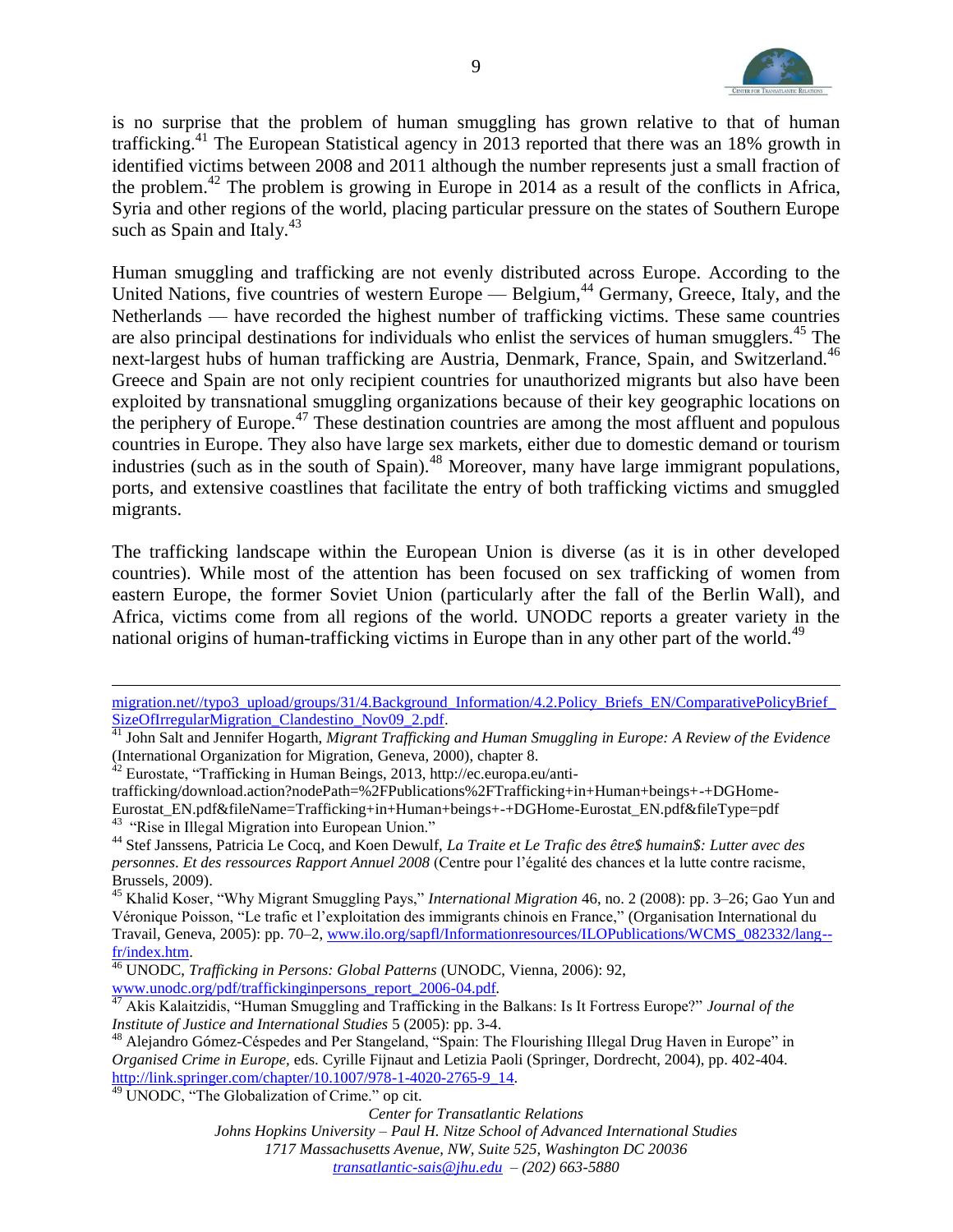

Different regions of Europe receive victims from different source countries. In its 2012 assessment, Europol identified five major hubs of organized crime. Each is connected to particular source countries, and specializes in certain types of labor placement. The five hubs are: in the northwest, the Netherlands and Belgium; in the northeast, the Baltic states and Kaliningrad; in the southeast, Bulgaria, Romania, and Greece; in the south, southern Italy; and in the southwest, Spain and Portugal.<sup>50</sup>

The southwest hub (Spain and Portugal) receives victims from the Iberian Peninsula and redistributes them throughout Europe according to market demand. Chinese victims often work in textile sweatshops, Eastern Europeans in agriculture, South Americans in the sex industry, while Roma children are forced to beg and commit thefts.<sup>51</sup> The southern criminal hub (southern Italy) is a transit and destination area for individuals who come from North and West Africa, Eastern Europe, the Balkans, and China.<sup>52</sup> They work in the textile industry, entertainment sector, elder and child care, and construction.<sup>53</sup>

The major source countries of smuggling and trafficking victims were identified by Europol in 2008 as Moldova, Ukraine, Bulgaria, Romania, the Russian Federation, and Nigeria. In many cases, trafficking to Europe is facilitated by members of victims' own migrant communities.<sup>54</sup> Identified source countries include some of the poorest nations in Europe. Meanwhile, Europol fails to mention several source countries that were once European colonies. These include Morocco and Algeria in North Africa, and Brazil, the Dominican Republic, and Colombia in Latin America. Citizens from these former colonies are increasingly identified as victims of trafficking, both for sex work and general labor, particularly in Mediterranean countries. Large numbers of women from the Dominican Republic, a Spanish colony until the early 19<sup>th</sup> century, are trafficked to Spain.<sup>55</sup> Women from Brazil and Colombia are increasingly identified as victims of sex trafficking in Europe.<sup>56</sup> Italy, home to the second-largest Nigerian diaspora community in Europe, had 12,500 trafficked Nigerian women working as prostitutes in 2006, representing approximately half of the prostitutes in Italy.<sup>57</sup> In the UK in 2011, a man was arrested and

l

<sup>54</sup>Europol, *Annual Report 2008* (The Hague: Europol, 2008): pp. 17–9,

[www.europol.europa.eu/sites/default/files/publications/annual\\_report\\_2008.pdf.](http://www.europol.europa.eu/sites/default/files/publications/annual_report_2008.pdf)

<sup>55</sup> International Organization for Migration (IOM), Migration Information Program, *Trafficking in Women from the Dominican Republic for Sexual Exploitation* (Geneva: IOM, 1996),

[www.oas.org/atip/country%20specific/TIP%20DR%20IOM%20REPORT.pdf;](http://www.oas.org/atip/country%20specific/TIP%20DR%20IOM%20REPORT.pdf) US Department of State,

<sup>56</sup> Liz Kelly*, Journeys of Jeopardy: A Review of Research on Trafficking in Women and Children in Europe* (IOM, Geneva, 2002): p. 26,

[www.iom.int/jahia/webdav/site/myjahiasite/shared/shared/mainsite/published\\_docs/serial\\_publications/](http://www.iom.int/jahia/webdav/site/myjahiasite/shared/shared/mainsite/published_docs/serial_publications/mrs11b.pdf) [mrs11b.pdf.](http://www.iom.int/jahia/webdav/site/myjahiasite/shared/shared/mainsite/published_docs/serial_publications/mrs11b.pdf)

*1717 Massachusetts Avenue, NW, Suite 525, Washington DC 20036*

<sup>50</sup> Europol, *Trafficking in Human Beings in the European Union*, p.12.

<sup>51</sup> Ibid, pp. 11-12.

 $52$  For more on the Southern and Eastern European region see Rebecca Surtees, "Traffickers and Trafficking in

Southern and Eastern Europe: Considering the Other Side of Human Trafficking," *European Journal of Criminology* 5, no. 1 (2008): pp. 39–68.

<sup>53</sup> Europol, *EU Organised Crime Threat Assessment (OCTA) 2011* (The Hague: Europol, 2011): p. 12, [www.europol.europa.eu/content/press/europol-organised-crime-threat-assessment-2011-429.](http://www.europol.europa.eu/content/press/europol-organised-crime-threat-assessment-2011-429)

<sup>&</sup>quot;Dominican Republic," in *Trafficking in Persons Report 2009* (Department of State, Washington, DC, 2009): 123– 34, [www.state.gov/j/tip/rls/tiprpt/2009/123136.htm.](http://www.state.gov/j/tip/rls/tiprpt/2009/123136.htm)

*Center for Transatlantic Relations* <sup>57</sup> John Picarelli, "Organised Crime and Human Trafficking in the United States and Western Europe," in *Strategies Against Human Trafficking: The Role of the Security Sector,* ed. Cornelius Friesendorf (National Defense Academy

*Johns Hopkins University – Paul H. Nitze School of Advanced International Studies*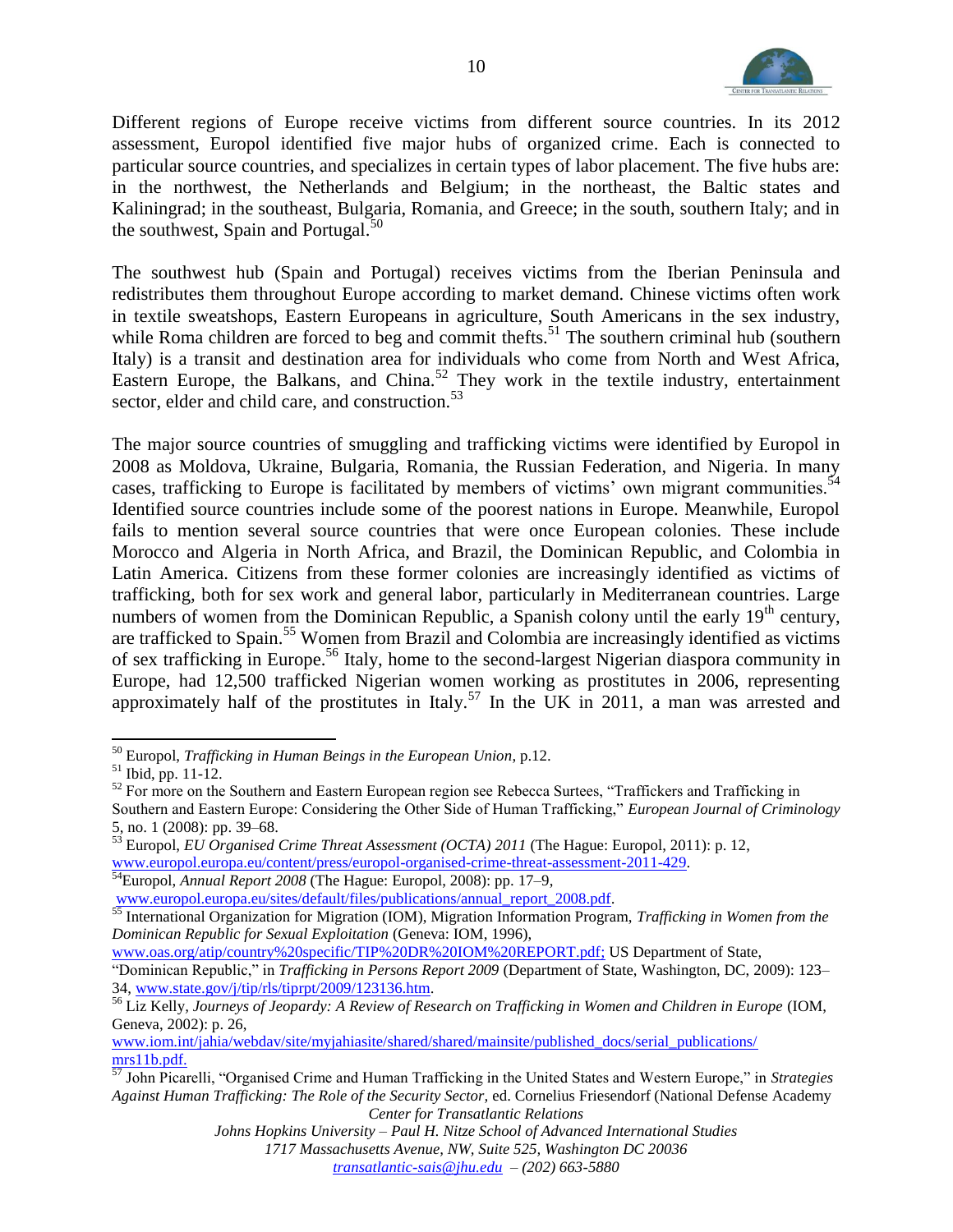

successfully prosecuted for attempting to traffic two Nigerian teenage girls to Greece and Spain from Great Britain.<sup>58</sup> Therefore, the patterns of trafficking have grown more complex over time, a trend that will continue.

Among child victims, leading source regions are Eastern Europe, North Africa, and Asia.<sup>59</sup> A significant number come from the Middle East and the Indian subcontinent by way of Turkey and often the Balkans. Most of these children, defined as trafficking victims, will work in illegal labor markets, but not the sex markets that have received the most attention.<sup>60</sup>

European policymakers have made great efforts to restrict illegal immigration. This is an enormous challenge given the nature of EU borders — the Mediterranean coast is lightly guarded, and the long border that many Eastern European countries share with the former Soviet Union is notorious for its often-corrupt border patrol personnel.<sup>61</sup> Given that Eastern Europe includes porous, lawless regions through which many migrants and trafficked people from other regions transit, the lack of control along this eastern border is especially significant.<sup>62</sup>The Arab Spring had a significant impact on illegal immigration into Western Europe. Many migrants from sub-Saharan Africa who were working in North Africa when the unrest started escaped to Europe. Frontex, the European border control agency, noted that in the first nine months of 2011 there were 112,000 illegal migrants detained compared to 77,000 for the same time period in 2010, although not all from sub-Saharan Africa. $63$  As routes across the Mediterranean were shut off through interdiction at sea, more individuals came through Turkey. Consequently, Greece noted an upturn in smuggled migrants.<sup>64</sup>

The business of human smuggling and human trafficking is possibly more ethnically diversified in the European Union than in North America. Of various national and ethnic criminal groups, several in particular are associated with the trafficking of human beings. Nigerian and Chinese

 $\overline{\phantom{0}}$ 

and Austrian Ministry of Defense and Sport, Vienna, 2009): p. 134; Jørgen Carling, "Trafficking in Women from Nigeria to Europe," July 2005, *Migration Information Source*,

[www.migrationinformation.org/Feature/display.cfm?ID=318;](http://www.migrationinformation.org/Feature/display.cfm?ID=318) Jørgen Carling, *Migration, Human Smuggling and Trafficking from Nigeria to Europe* (Geneva: IOM, 2006),

[www.iom.int/jahia/webdav/site/myjahiasite/shared/shared/mainsite/published\\_docs/serial\\_publications/mrs23.pdf.](http://www.iom.int/jahia/webdav/site/myjahiasite/shared/shared/mainsite/published_docs/serial_publications/mrs23.pdf) <sup>58</sup> "Man jailed for trafficking Nigerian girls out of UK," July 7, 2011, http://www.bbc.co.uk/news/uk-england-14065838.

<sup>59</sup> United Nations Children's Fund (UNICEF) Innocenti Research Center, *Child Trafficking in Europe: A Broad Vision to Put Children First* (UNICEF, Florence, 2008)[, www.unicef-irc.org/publications/pdf/ct\\_in\\_europe\\_full.pdf.](file:///C:/Users/sstanev1/Desktop/AppData/Local/Microsoft/Windows/Temporary%20Internet%20Files/Content.IE5/AppData/Local/Microsoft/Windows/Temporary%20Internet%20Files/Content.Outlook/AppData/Roaming/mmittelstadt.MPI/AppData/Local/Microsoft/Windows/Temporary%20Internet%20Files/Content.Outlook/RJAG0CJJ/www.unicef-irc.org/publications/pdf/ct_in_europe_full.pdf) <sup>60</sup> Financial Action Task Force (FATF), *Money Laundering Risks Arising from Trafficking in Human Beings and* 

*Smuggling of Migrants* (FATF and OECD, Paris, 2011): p. 34, [www.fatf-gafi.org/dataoecd/28/34/48412278.pdf.](http://www.fatf-gafi.org/dataoecd/28/34/48412278.pdf)

<sup>&</sup>lt;sup>61</sup> Human Rights Watch, "Hopes Betrayed: Trafficking of Women and Girls to Post-Conflict Bosnia and Herzegovina for Forced Prostitution," *Human Rights Watch* 14, no. 9 (2002): pp. 26–34, [www.unhcr.org/refworld/docid/3e31416f0.html.](http://www.unhcr.org/refworld/docid/3e31416f0.html)

<sup>62</sup> Frank Laczko, Irene Stacher, and Amanda Klekowski von Koppenfels, *New Challenges for Migration Policy in Central and Eastern Europe* (Cambridge University Press, Cambridge, 2002).

<sup>&</sup>lt;sup>63</sup> Agence France-Presse (AFP), "Arab Spring Prompts Surge of Illegal Immigrants to EU," AFP, November 16, 2011, [www.timesofmalta.com/articles/view/20111116/local/arab-spring-prompts-surge-of-illegal-immigrants-to](http://www.timesofmalta.com/articles/view/20111116/local/arab-spring-prompts-surge-of-illegal-immigrants-to-eu.394158)[eu.394158.](http://www.timesofmalta.com/articles/view/20111116/local/arab-spring-prompts-surge-of-illegal-immigrants-to-eu.394158)

<sup>&</sup>lt;sup>64</sup> EurActiv, "Greece Measures Arab Spring Immigration Impact," EurActiv, November 22, 2011, [www.euractiv.com/justice/greece-measures-arab-spring-immigration-impact-news-509109.](http://www.euractiv.com/justice/greece-measures-arab-spring-immigration-impact-news-509109)

*Center for Transatlantic Relations Johns Hopkins University – Paul H. Nitze School of Advanced International Studies 1717 Massachusetts Avenue, NW, Suite 525, Washington DC 20036 [transatlantic-sais@jhu.edu](mailto:transatlantic-sais@jhu.edu) – (202) 663-5880*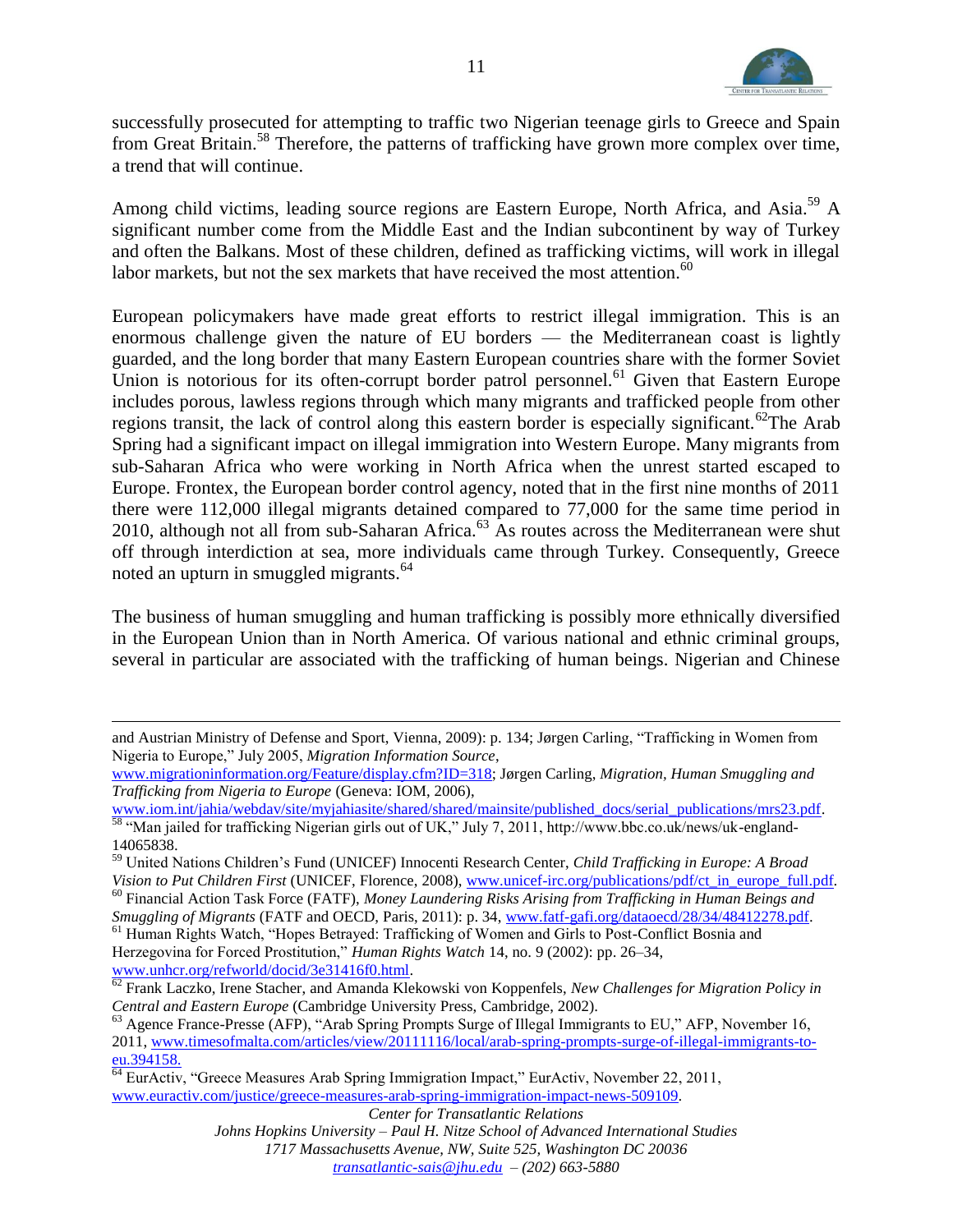

groups are probably the most threatening to society, according to a 2011 Europol assessment.<sup>65</sup> Bulgarian, Romanian, and Roma criminal groups are also particularly active, as are Albanian, Russian, Turkish, and Hungarian groups. Such criminal groups—especially the Chinese, Nigerian, and Romanian ones—work with diaspora communities overseas to limit detection. Bulgarian, Hungarian, and Turkish groups are often facilitators, moving individuals from the east through the Balkans to Western Europe. Balkan traffickers operate within family groups, often functioning within diaspora communities. For example, French police discovered through wiretaps that a sister of a French-based Balkan trafficker was operating a cell in Belgium.<sup>66</sup> But such groups also hire individuals outside their communities to reduce suspicions. Belgian and Dutch women have been hired by Balkan clans to help run day-to-day operations and minimize risks. $67$ 

Women are more active in human trafficking than other areas of transnational crime.<sup>68</sup> That said, they still number less than half of traffickers. According to a UN analysis of identified offenders in Europe, women rarely compose more than one-third of identified suspects in humantrafficking cases. Minors have been suspected as traffickers in some Western European countries. The majority of identified traffickers work within their own countries, but in some countries the presence of foreign traffickers is much higher.<sup>69</sup>

Combating the transnational criminal groups that facilitate trade in humans has become a high priority for the member states of the European Union. Policymakers have allocated significant resources to Europol, the European police agency, and established Frontex, a European agency devoted to border control.<sup>70</sup> Despite such steps, and mass media coverage of the issue, human smuggling and trafficking continue unabated. The financial crisis in 2008 only exacerbated the situation by increasing economic hardship in source countries and placing businesses in Europe under severe pressure to cut costs. According to Europol, this has increased demand for unauthorized migrants and trafficked victims in the economy as companies under financial pressure struggle to survive.<sup>71</sup>

Trafficking in the United States is different from that in Europe in several ways. Its sex trafficking victims are younger, more often native-born, and more mobile. The United States,

<sup>69</sup> UNODC, *Global Report on Trafficking in Persons* (UNODC, Vienna, 2009): p. 56,

[www.unodc.org/unodc/en/human-trafficking/global-report-on-trafficking-in-persons.html.](http://www.unodc.org/unodc/en/human-trafficking/global-report-on-trafficking-in-persons.html)

l <sup>65</sup> Europol, *Trafficking in Human Beings in the European Union*, op. cit., p. 20.

<sup>66</sup> Jana Arsovska and Stef Janssens, "Human Trafficking and Policing: Good and Bad Practices," in *Strategies against Human Trafficking: The Role of the Security Sector*, ed. Cornelius Friesendorf (National Defense Academy and Austrian Ministry of Defense and Sport, Vienna, 2009), p. 213.

<sup>67</sup> Ibid, p. 184.

<sup>&</sup>lt;sup>68</sup> Dina Siegel and Sylvia de Blank, "Women Who Traffic Women: The Role of Women in Human Trafficking Networks — Dutch Cases," *Global Crime* 11, no. 4 (2010): pp. 436–47; Alexis Aronowitz, *Human Trafficking, Human Misery: The Global Trade in Human Beings* (Praeger, Westport, 2009): pp. 52–5.

<sup>70</sup> Letizia Paoli and Cyrille Fijnaut, "General Introduction," in *Organised Crime in Europe: Concepts, Patterns and Control Policies in the European Union and Beyond,* eds. Cyrille Fijnaut and Letizia Paoli (Dordrecht: Springer, 2004): 1. Frontex is a specialized and independent body based in Warsaw to provide operational cooperation on border issues; see Frontex, "Origin," [www.frontex.europa.eu.](http://www.frontex.europa.eu/)

<sup>71</sup> Europol, *Trafficking in Human Beings in the European Union* (Europol, The Hague, 2011), [www.europol.europa.eu/sites/default/files/publications/trafficking\\_in\\_human\\_beings\\_in\\_the\\_european\\_union\\_2011.](http://www.europol.europa.eu/sites/default/files/publications/trafficking_in_human_beings_in_the_european_union_2011.pdf) [pdf.](http://www.europol.europa.eu/sites/default/files/publications/trafficking_in_human_beings_in_the_european_union_2011.pdf)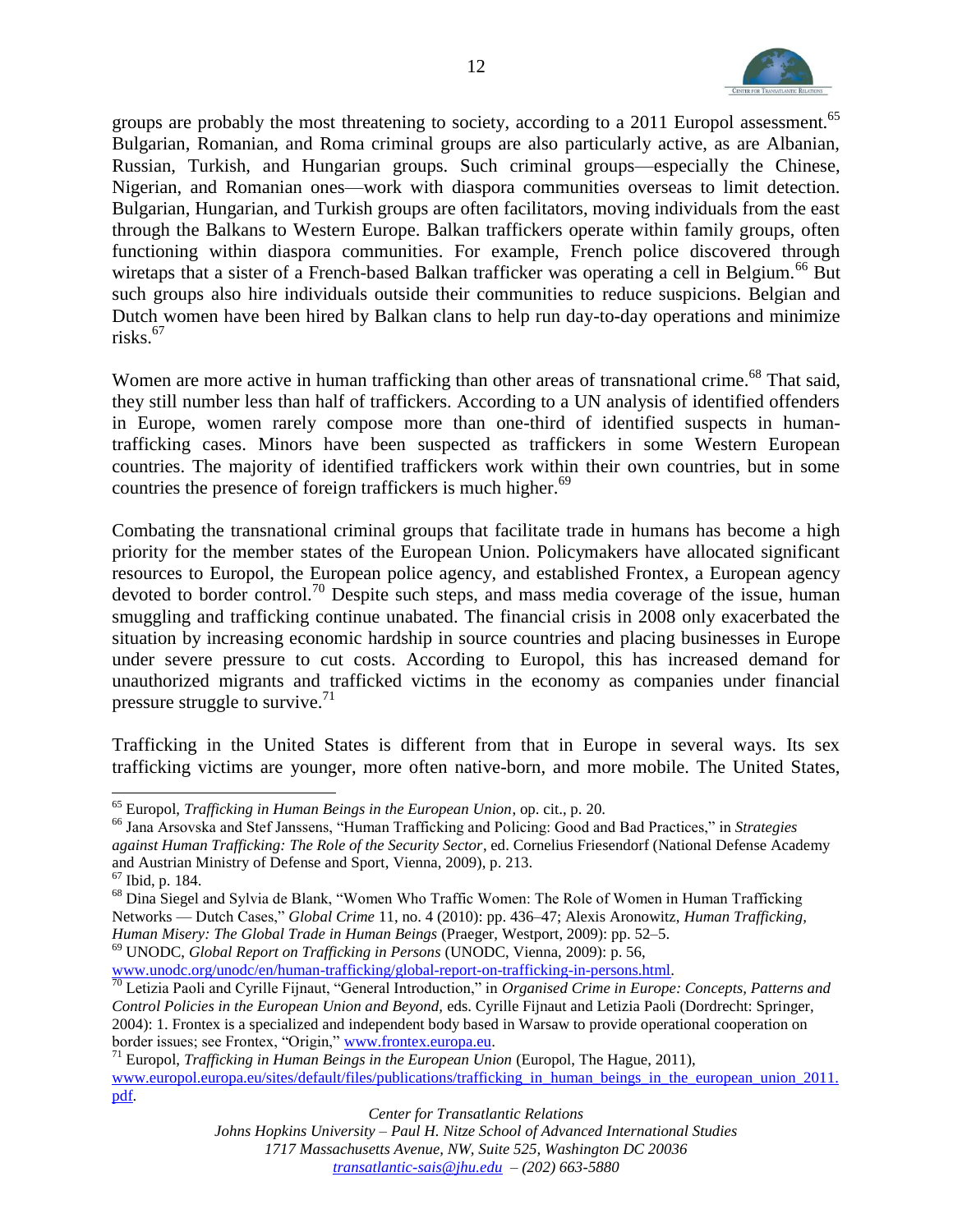

with a higher birthrate than Europe, has more children. Without the significant social safety net which exists in Europe, many children are unsupervised and are born to single or unwed parents who are forced to work two or three jobs to sustain their families. It is, therefore, hardly surprising that a majority of American trafficking victims began their careers before they were  $18<sup>72</sup>$  This pattern of sexual exploitation of native-born minors of both sexes is a pattern not found in Europe but is more often associated with the developing world and is found in Asia, Latin America, Africa, and the Middle East.

Although the preponderance of trafficking cases in the United States concern sex trafficking, there are many other forms of trafficking that exploit the millions of illegal immigrants in the United States. Some of the labor trafficking became more pronounced after the financial crisis of 2008. Trafficking exists in every state of the United States. Victims of trafficking are exploited in diverse environments including rural, urban, and suburban communities and at truck stops across the country. American trafficking victims originate from all regions of the world including Latin America, Asia, Africa, Europe, and Eurasia. Almost all identified forms of human trafficking except for child soldiers exist in the United States.

Over a decade after the passage of the trafficking in person legislation, human trafficking still survives on a significant scale with large numbers of native born citizens and foreigners subject to labor, sexual and other forms of exploitation in the United States. There is an increasing state and federal response to the problem but the number of prosecuted cases in no way reflects the severity of the problem. Federal prosecutions in 2011 totaled 118 defendants in forced labor and adult sex trafficking cases," representing a 19% increase over the number of defendants charged in the previous year and the highest number ever charged in a single year. The same year DOJ prosecuted 125 total human trafficking cases (including sex trafficking of minors) and convicted  $70.^{973}$ 

A disproportionate share of American-born victims of sexual trafficking are black and Hispanic,<sup> $74$ </sup> but the problem is not confined only to minority group members as victims of sex trafficking are recruited from diverse locales across the United States. The profits from the illicit sex trade are significant.<sup>75</sup> In some markets in the United States, pimps can make up to \$33,000 in a single week. $^{76}$ 

Labor trafficking victims are engaged in everything from street peddling to housekeeping, from child care to construction, agricultural labor, and landscaping. Guest farm workers who enter from Latin America, the Caribbean, Asia and Eastern Europe on H-2 visas are routinely cheated

 $\overline{\phantom{0}}$ 

*Center for Transatlantic Relations*

 $72$  Attorney General's Annual Report to Congress and Assessment of U.S. Government Activities to Combat Trafficking in Persons Fiscal Year 2011,

http://www.justice.gov/ag/annualreports/agreporthumantrafficking2011.pdf.

<sup>73</sup> National Center for Victims of Crime, "Human Trafficking," http://www.victimsofcrime.org/library/crimeinformation-and-statistics/human-trafficking#ftn1.

 $74$  Ibid.

<sup>&</sup>lt;sup>75</sup> Meredith Dank et al., "Estimating the Size and Structure of the Underground Commercial Sex Economy in Eight Major US Cities," March 12, 2014, http://www.urban.org/publications/413047.html.

 $76$  Ibid.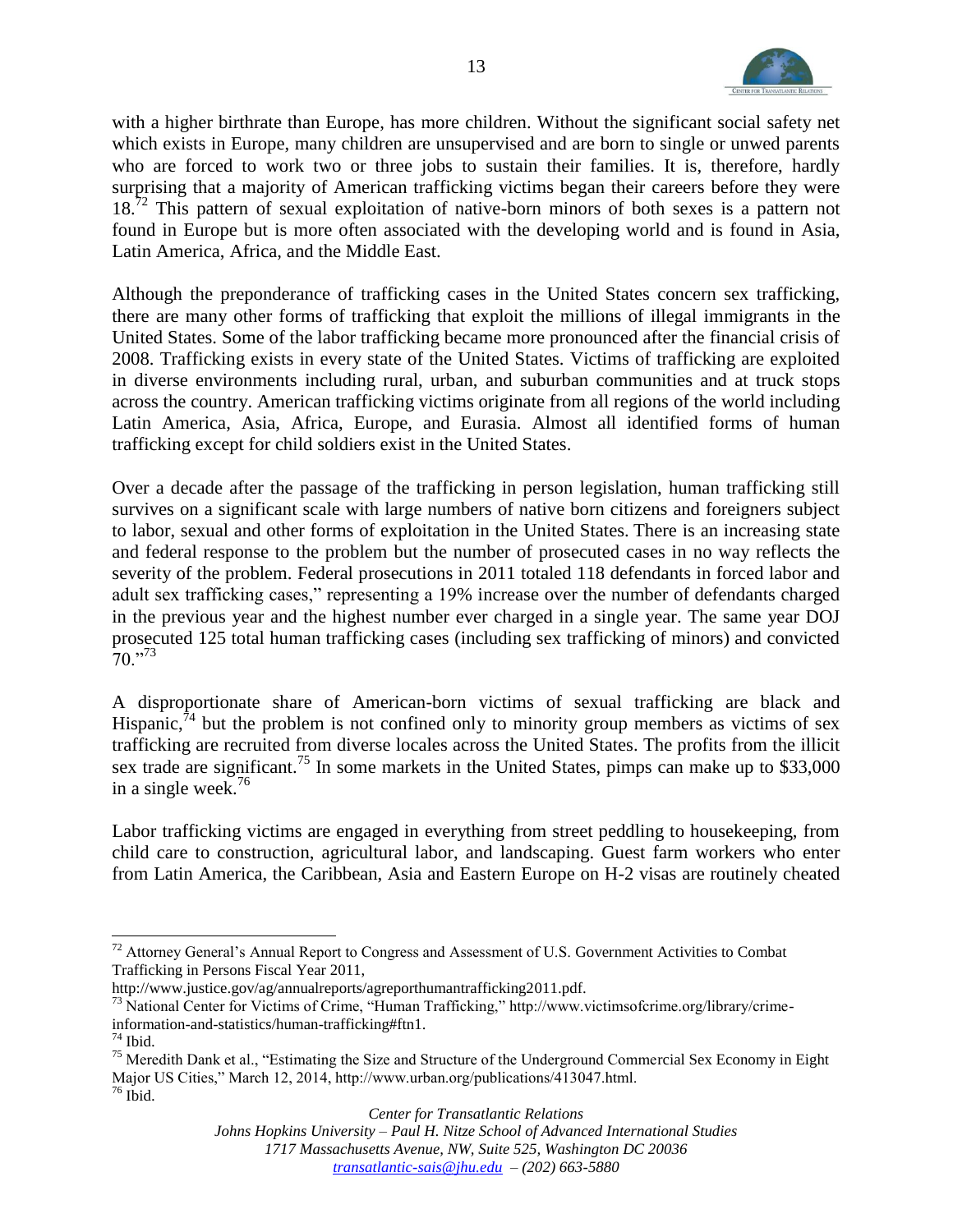

or short changed on their wages. In extreme cases, they are forced to live in squalid conditions; and, denied medical benefits for on-the-job injuries.<sup>77</sup>

Indictments of human traffickers reveal that multiple forms of exploitation may occur simultaneously with women forced to prostitute themselves at night and clean houses or engage in agricultural work during the day.<sup>78</sup> There is also a problem that individuals who are smuggled into the United States may be forced to carry drugs or may be trafficked into labor exploitation. The prevalence of large-scale gangs in human smuggling and trafficking, a phenomenon different from that observed in Europe, has resulted in the convergence of different forms of exploitation.<sup>79</sup>

#### *Illicit Drugs and Trade*

The drug trade is one of the most profitable and rapidly growing forms of trade in the world. The United Nations Office on Drugs and Crime latest estimate is that the profits from narcotics trafficking out of Afghanistan is estimated at a total of \$13 billion annually for the northern route through Central Asia to the Russian Federation. The market that heads in a more southerly direction through Turkey and on to the Balkans and Western Europe is \$20 billion.<sup>80</sup> Add to this the sales for cocaine, synthetic drugs and marijuana and there are many more billions in sales. This sum far exceeds the profits from any other area of illicit trade.

The European drug market is increasingly complex. Cocaine remains the most used drug in Europe. Heroin use has declined but there is a growth in synthetic drugs. The rise of cocaine within Europe is a relatively recent phenomenon and is a consequence of the decline of cocaine consumption in the United States and the search for alternative markets by the drug traffickers.<sup>81</sup> The new narcotics trade route that goes from Latin America to Africa, for sale in Europe, is the converse of the slave trade of previous centuries. Now, Latin Americans control a trade that runs through Africa and where Europeans purchase its production at a premium because of their addiction.<sup>82</sup> This trade route is critical to European supply. A 2007 estimate placed 60% of

*Center for Transatlantic Relations*

*1717 Massachusetts Avenue, NW, Suite 525, Washington DC 20036*

*[transatlantic-sais@jhu.edu](mailto:transatlantic-sais@jhu.edu) – (202) 663-5880*

l <sup>77</sup> Kevin Bales and Ron Soodalter, *The Slave Next Door: Human Trafficking and Slavery in America Today* (University of California Press, Berkeley and Los Angeles, 2009).

<sup>&</sup>lt;sup>78</sup> "Former Wrestler Sentenced to Life on Federal Sex Trafficking and Forced Labor Charges, April 1, 2008, www.justice.gov/opa/pr/2008/April/08\_crt\_259.html.

<sup>79</sup> FBI, National Gang Threat Assessment: Emerging Trends 2011, 24-25, http://www.fbi.gov/stats-

services/publications/2011-national-gang-threat-assessment/2011-national-gang-threat-assessment-emerging-trends. 80 United Nations Office on Drugs and Organized Crime, "Drug Trafficking," [http://www.unodc.org/unodc/en/drug](http://www.unodc.org/unodc/en/drug-trafficking/index.html)[trafficking/index.html,](http://www.unodc.org/unodc/en/drug-trafficking/index.html) accessed January 8, 2012.

 $81$  "Drugs in a changing European market — EMCDDA analysis 2014.

European Drug Report out today — Europe's drugs problem 'increasingly complex'", May 27, 2014, http://www.emcdda.europa.eu/news/2014/3.

 $82$  Information on the source of the factories comes from published reports, see R. Hudson and Library of Congress Washington D.C. Federal Research Division, "Terrorist and Organized Crime Groups in the Tri-Border Area (TBA) of South America" (Defense Technical Information Center, 2003), http://www.loc.gov/rr/frd/pdf-

files/TerrOrgCrime\_TBA.pdf; A. R. Sverdlick, "Terrorists and Organized Crime Entrepreneurs in the 'Triple Frontier' Among Argentina, Brazil, and Paraguay," *Trends in Organized Crime* 9, no. 2 (2005), 84–93. Other sources are interviews with individuals in the cigarette industry following illicit trade, and the investigative project of Public Integrity. One of the few times I have been threatened was after I reported on our TraCCC Georgia center's research on illicit cigarette factories in the country tied to Iraqi investment. This was later confirmed

*Johns Hopkins University – Paul H. Nitze School of Advanced International Studies*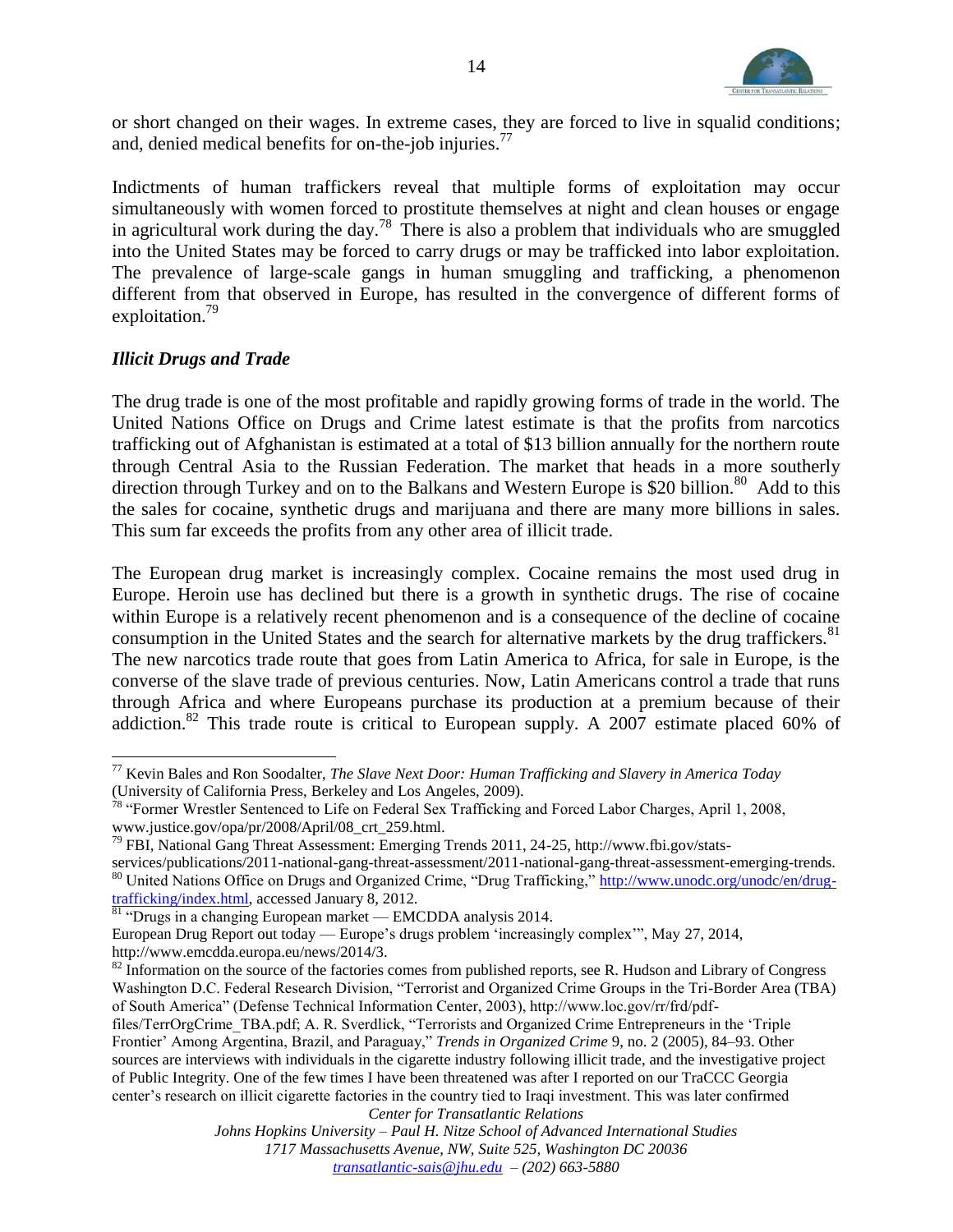

Europe's cocaine transiting through West Africa, a figure that declined to 30% by early 2009 because of the greater external attention to this route.<sup>83</sup>

New routes have been found for the cocaine trade into the United States. The trade no longer centers on Colombia, other states have assumed a key role in the cocaine trade. In what may be called "the fudge effect," the devastation of the drug trade has merely been moved northward to Central America and Mexico, undermining the quality of life and governance in what were once transit regions for the Colombian drug trade

The drug trade may have stabilized in Europe and the United States but it still remains a key part of the illicit economy and affects diverse sectors of the economy. There is every indication that both North America and Europe will remain important markets for drugs although the trade may not link these two regions. Both regions have different routes for the entry of drugs.

The present efforts to legalize marijuana in parts of the United States  $84$  will result in a patchwork of policies within the country because many states will not authorize any forms of illegal drugs. Consequently, this trend to partial legalization will have diverse consequences in the coming decades. Effective responses to crime are based on the harmonization of legislation and the diversification of responses may have unexpected criminogenic consequences.

## **Illicit Flows in Europe and United States in 2030**

 $\overline{\phantom{0}}$ 

The most important global trends are all going to impact illicit trade. The rise of non-state actors, conflict regions, increased ethnic and sectarian violence, displacement of populations, economic disparity, climate change are all going to impact the nature of illicit trade in the developed countries of North America and Europe through the displacement of people, the need for individuals to survive and the absence of legitimate opportunities.

The decline of state power, the retreat of the state, and the embedding of non-state actors in the power and governance structures of many regions<sup>85</sup> suggest a different organization of power in the future in the future that will make many countries outside the affluent states of Europe and North America unable to control the illicit trade at its origin.

The developed economies must deal with threatening non-state actors, who are not their symmetric opponents. Much more diverse elements of government are needed to counter these actors than just traditional military forces. But many states' integrity and capacity where these problems are most pronounced have been compromised by corruption; they are not capable of

*Center for Transatlantic Relations Johns Hopkins University – Paul H. Nitze School of Advanced International Studies 1717 Massachusetts Avenue, NW, Suite 525, Washington DC 20036 [transatlantic-sais@jhu.edu](mailto:transatlantic-sais@jhu.edu) – (202) 663-5880*

through interviews with anti-illicit trade specialists in the cigarette industry. See also, Sharon Anne Melzer,

<sup>&</sup>quot;Counterfeit and Contraband Cigarette Smuggling: Opportunities, Actors, and Guardianship" (American University, dissertation, 2010).

<sup>83</sup> Ashley Neese Bybee, "The Twenty-First Century Expansion of the Transnational Drug Trade in Africa," *Journal of International Affairs* 66, 1 (Fall/Winter 2012), p. 75.

<sup>&</sup>lt;sup>84</sup> http://www.governing.com/gov-data/state-marijuana-laws-map-medical-recreational.html.

<sup>&</sup>lt;sup>85</sup> Camino Kavanagh, "Getting Smart and Scaling Up: Responding to the Impact of Organized Crime on Governance in Developing Countries," June 7, 2013, http://cic.nyu.edu/content/responding-impact-organized-crime-governancedeveloping-countries.